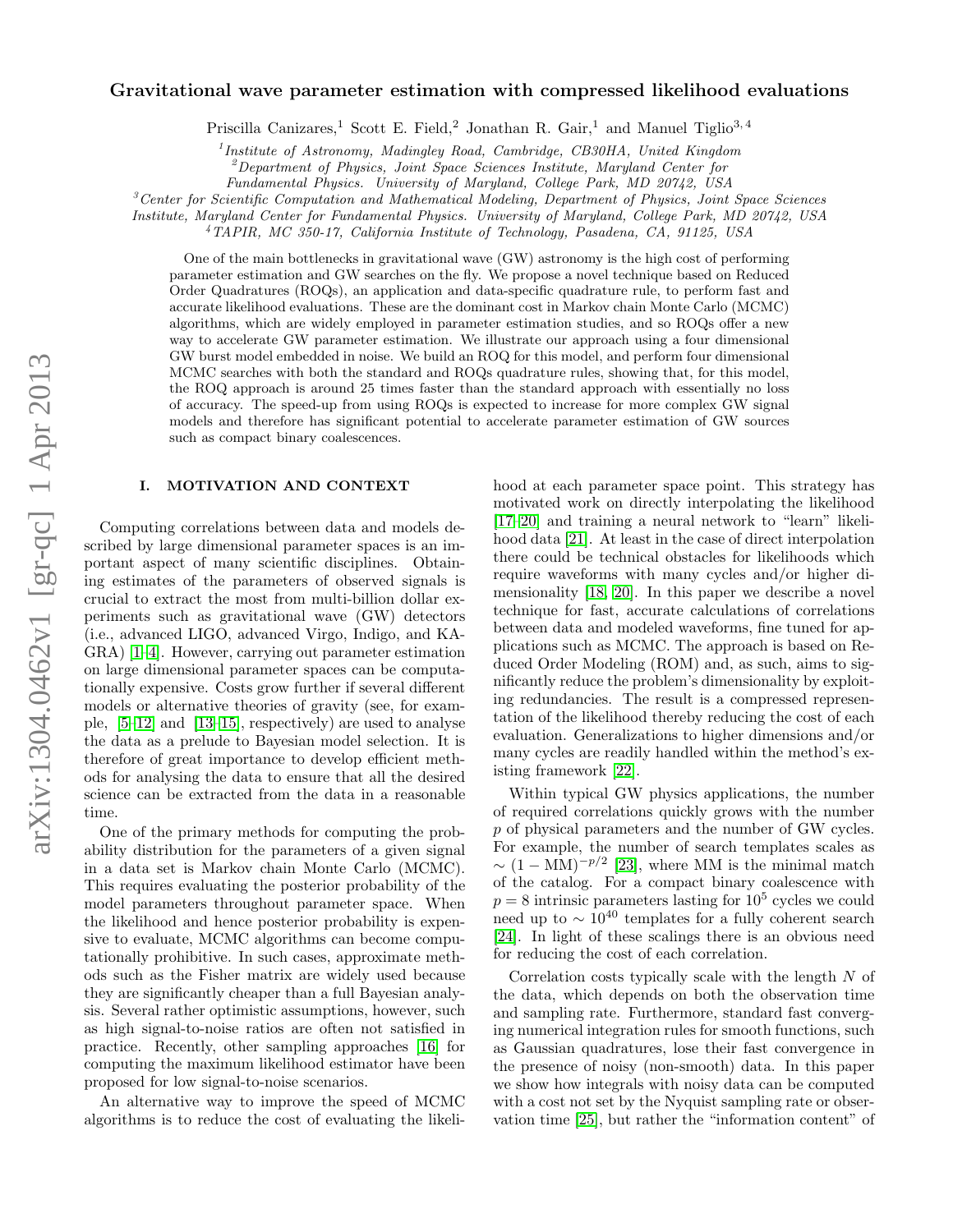the gravitational waveforms themselves. The integration converges fast, typically exponentially, with the number of sparse data samples  $m$  drawn from the full data set, even in the presence of noise. The overall likelihood cost is thereby reduced to  $m \ll N$ .

Our approach for speeding up correlation computations is based on a recently proposed Reduced Order Quadrature (ROQ) for parametrized functions [\[22\]](#page-16-11). ROQ combines dimensional reduction with the Empirical Interpolation Method (EIM) [\[26,](#page-16-15) [27\]](#page-16-16) to produce a nearly optimal quadrature rule for parametrized systems. To do so, it exploits smooth dependence with respect to parameter variation, when available, to achieve very fast convergence with the number of data samples. Even in the absence of noise, in many cases ROQs outperform the best known quadrature rule (Gaussian quadratures) for generic smooth functions [\[22\]](#page-16-11). The key aspect of this apparent super-optimality is to leverage information about the space of functions in which we are interested.

In the context of GW parameter estimation, the use of ROQs can significantly improve the performance of existing numerical algorithms by reducing the computational cost of computing a waveform overlap (correlation) with the data. Here we illustrate this application of ROQs to GW parameter estimation using a simple model of a sine-Gaussian GW burst waveform. This model is chosen as a toy one to illustrate the method. Although such waveforms have been used in GW searches (see, for example, [\[28\]](#page-16-17)), the cost of their likelihood evaluations is not significant, so we are not suggesting that this application is one for which ROQs are required. However, we demonstrate that even for such a simple model the speed-up from ROQs is significant and we expect that comparable or greater speed-ups will be possible for more complex GW signal models [\[22\]](#page-16-11).

This paper is organised as follows. In section [II](#page-1-0) we present an overview of the proposed approach. In sections [III,](#page-2-0) [IV](#page-4-0) and [V](#page-5-0) we introduce the building blocks of the method; namely, Reduced Order Modelling, the Empirical Interpolation Method and Reduced Order Quadratures, as well as the GW burst model. Finally, in Sec. [VI](#page-10-0) we apply the ROQ approach to perform a MCMC search using the burst model, explicitly showing that ROQ can considerably speed up MCMC computations. Among the new aspects that we address compared to [\[22\]](#page-16-11) are how to deal with the arrival time of the GW signal, and the application of the technique to noisy data. In Appendices [A](#page-14-0) and [B](#page-15-0) we summarise the greedy approach for generating a Reduced Basis, and the Empirical Interpolation Method, respectively.

# <span id="page-1-0"></span>II. METHODOLOGY

In this paper we are interested in improving the performance of GW parameter estimation by using ROQs. We assume that the detected data stream is given by  $s(t) = h(t; \lambda) + n(t)$ , where  $h(t; \lambda)$  is the GW signal

that we want to characterise, which depends on a multidimensional set of source parameters  $\lambda$ , and  $n(t)$  is instrumental noise.

In the context of Bayesian parameter estimation the posterior probability distribution function (PDF) provides complete information about the parameters of the signal:

<span id="page-1-3"></span>
$$
p(\lambda|s) := Cp(\lambda) P(s|\lambda).
$$
 (1)

Here  $p(\lambda)$  is the prior probability density, C an overall normalization constant, and  $P(s|\lambda)$  is the likelihood that the true parameter values are given by a particular  $\lambda$ , or in other words, the likelihood that the signal is present in the data stream. For Gaussian, stationary noise the likelihood is

$$
P(s|\lambda) \propto \exp\left(-\chi^2/2\right),\tag{2}
$$

where

<span id="page-1-2"></span>
$$
\chi^2 := \langle n | n \rangle = \langle s(t) - h(t; \lambda) | s(t) - h(t; \lambda) \rangle \tag{3}
$$

is the weighted norm of the noise realization  $n(t)$ , defined by the weighted inner product (see e.g. [\[24\]](#page-16-13))

<span id="page-1-1"></span>
$$
\langle a|b\rangle = 4\Re \int_{f_{\min}}^{f_{\max}} \frac{\tilde{a}(f)\tilde{b}^*(f)}{\tilde{S}_n(f)} df, \tag{4}
$$

with <sup>\*</sup> denoting complex conjugation and  $\tilde{S}_n(f)$  the power spectral density of the detector's noise. Owing to the form of  $\tilde{S}_n(f)$  in GW physics, the lower limit of integration in Eq. [\(4\)](#page-1-1) is sometimes replaced by  $f_{\min} > 0$ .

When dealing with high dimensional problems, the process of mapping the likelihood (or the posterior) surface can become very expensive. MCMC algorithms are a useful technique for searching through such large spaces, by following a random walk in parameter space, with the probability of a sample being chosen at any point being proportional to the posterior probability. However, since a MCMC search depends on the number of sampling points, as well as the dimensionality of the problem, it can still be a very expensive algorithm and in many cases prohibitively so.

This paper proposes application and data-specific quadrature rules for scenarios such as GW parameter estimation, where correlations between noisy data and a family of functions have to be repeatedly evaluated. The quadrature rules employed here are a variation of the ROQ introduced in Ref. [\[22\]](#page-16-11) for the case  $n(t) = 0$ , and their construction follows several layers of dimensional reduction that are explained in the different sections of this paper, namely:

# 1. Construct a basis for the space of waveforms of interest. Offline stage.

Described in Sec. [III.](#page-2-0) A Reduced Basis-greedy approach has several advantages, including an approximation to the most relevant points in parame-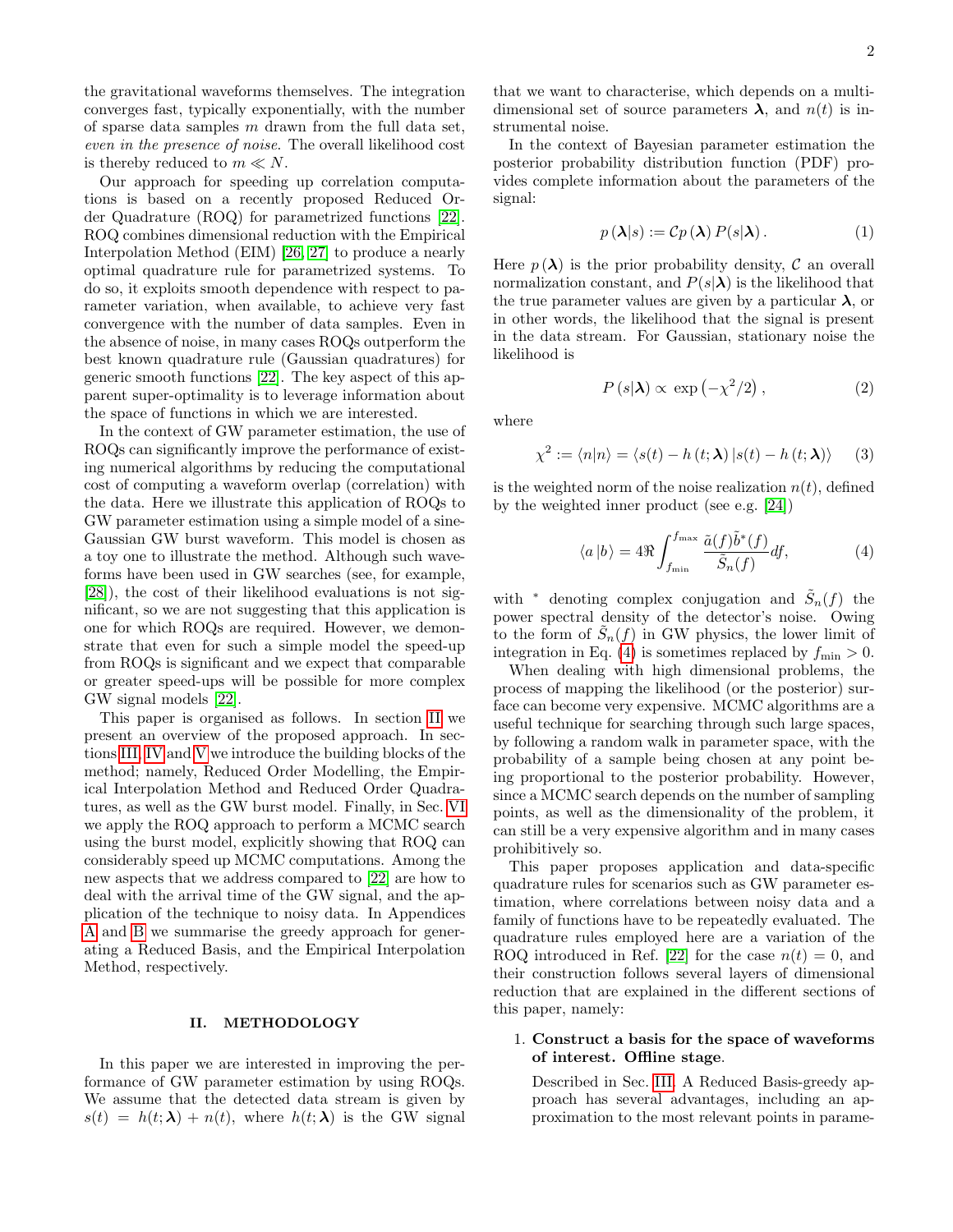ter space, but the proposed ROQ can use any choice of a "good" basis.

# 2. Identify the empirical interpolation points associated with the above basis. Offline stage.

Described in Sec. [IV.](#page-4-0) This step provides, through a greedy approach, the set of most relevant points in the physical dimension(s), and a nearly optimal global interpolant associated with the basis constructed in Step 1. These EIM nodes are to be used as integration points in the ROQ rule.

# 3. Given any stream of data, construct the weights of the ROQ. Startup stage.

Described in Sec. [V.](#page-5-0) These weights are linear combinations of correlations between the data and the basis elements of Step 1.

# 4. Fast likelihood evaluations. Online stage.

Described in Sec. [VI.](#page-10-0) The ROQ uses the nodes computed in Step 2 and the weights computed in Step 3 to perform fast and accurate evaluations of overlaps between the data and any waveform within the model.

Section [VI](#page-10-0) discusses the results of putting the above pieces together into MCMC simulations for parameter estimation of mock data corresponding to the burst model family of waveforms described below in Eq. [\(7\)](#page-3-0). From these simulations, in particular, we quantify the significant speed-ups that are obtained even for such a simple GW model when using the proposed ROQ.

# <span id="page-2-0"></span>III. REDUCED ORDER MODELING

Roughly speaking, ROM deals with data which can be represented by fewer degrees of freedom than those of the full problem with or without loss of accuracy. For a given problem there are many available methods for revealing a reduced representation. Classical methods such as Principal Component Analysis, Proper Orthogonal or Singular Value Decompositions (SVD) [\[29\]](#page-16-18), which are related to each other, were introduced as early as the 1800's (see [\[30\]](#page-16-19) for a review of their history) and reveal low-rank approximations within existing data. Other approaches such as Reduced Basis (RB) (see, as a sample, [\[31–](#page-16-20)[38\]](#page-16-21) or [\[39\]](#page-16-22) for a recent review), are specifically designed for parametrized problems whose solution is expensive to evaluate but also carry advantages when dealing with "big data" problems (e.g. if the data cannot fit into memory or the SVD cost becomes prohibitive).

Both RB-greedy and SVD are projection-based ROM algorithms. If the waveforms are known at the training points

$$
\mathcal{T}:=\{\boldsymbol{\lambda}_i\}_{i=1}^M
$$

<span id="page-2-1"></span>with  $\lambda_i$  some parametrization of the samples, a projection-based method identifies a basis  ${e_i}_{i=1}^m$  such that

$$
h(\cdot; \lambda) \approx \sum_{i=1}^{m} c_i(\lambda) e_i(\cdot), \quad \text{for } \lambda \in \mathcal{T}
$$
 (5)

with  $m \leq M$  and where the coefficients  $c_i$  are given by Eq.[\(A5\)](#page-14-1) (see Appendix [A](#page-14-0) for more details). If the problem is amenable to ROM, then  $m < M$  or even  $m \ll M$ .

To be more concrete, in the GW case  $\lambda$  would represent the (intrinsic and/or extrinsic) parameters of the problem, and M the number of available parameter samples; say, the number of waveforms in a catalog or even the continuum,  $M \to \infty$ . A generic waveform with associated parameter  $\lambda$  would be a function of time or frequency,

$$
h = h(t; \lambda) \quad \text{or} \quad h = h(f; \lambda).
$$

In what follows, we will refer to  $\lambda$  as the parameter dimension and  $f$  or  $t$  as the physical one.

### A. Generating a basis

Suppose for any  $\lambda$  the GW template  $h(\cdot;\lambda)$  has an accurate approximation of the form [\(5\)](#page-2-1) in some basis  ${e_i}_{i=1}^m$ . Recent work [\[40–](#page-16-23)[43\]](#page-16-24) has shown that for fixed but arbitrary physical and parameter ranges, a small number of basis functions is sufficient to accurately represent any waveform of the same physical model in that range. Furthermore, when the basis is generated through a RB-greedy algorithm (described in Appendix [A\)](#page-14-0), the approximation error is guaranteed to yield a nearly optimal solution of the so-called n-width approximation problem [\[44,](#page-16-25) [45\]](#page-16-26). In the cases of interest this means exponential convergence of the representation error defined below in Eq. [\(6\)](#page-2-2) with respect to the number of basis functions, resulting in a very compact basis. In addition, the number of basis elements often exhibits negligible increase as the dimensionality of the problem grows [\[42\]](#page-16-27).

Of the basis set  $\{e_i(\cdot)\}_{i=1}^m$  we require m to be small and the approximation to satisfy

<span id="page-2-2"></span>
$$
\sigma_m := \max_{\boldsymbol{\lambda}} \min_{c_i \in \mathbb{C}} \left\| h(\cdot; \boldsymbol{\lambda}) - \sum_{i=1}^m c_i(\boldsymbol{\lambda}) e_i(\cdot) \right\|^2 \le \epsilon, \quad (6)
$$

where  $\epsilon$  is a user defined bound for the error (in our cases, typically  $\sim 10^{-12}$ , see for example Fig. [2\)](#page-3-1), the coefficients  ${c_i}$  are chosen so as to optimize the approximant (see Appendix [A\)](#page-14-0), and the largest error in the parameter region of interest is taken. That is,  $\sigma_m$  quantifies the error of the "worst best" approximation by the basis.

Many possible basis choices, including traditional ones such as Chebyshev polynomials or Fourier basis, could satisfy the above required criteria. In practice, application-specific bases usually provide better accuracy for a given  $m$  and also lead to a well-conditioned global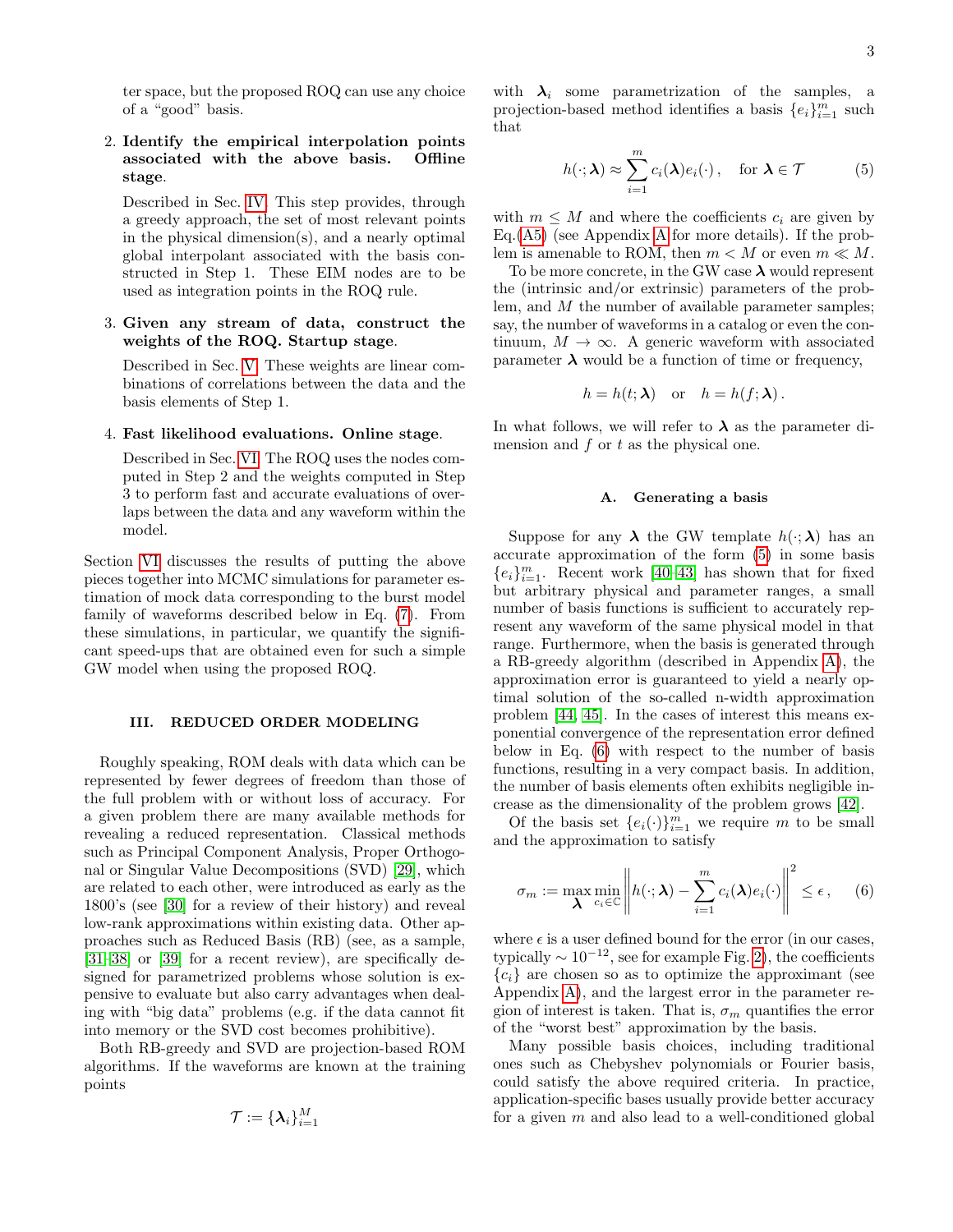interpolation procedure, as described in Sec. [IV.](#page-4-0)

We have mentioned the RB-greedy algorithm as one approach to generate a good basis. For definiteness, in the simulations of this paper our basis is constructed with such an algorithm (described in Appendix [A\)](#page-14-0). Our proposed ROQ rule is, however, directly applicable to any projection-based ROM basis, including SVD [\[43,](#page-16-24) [46,](#page-16-28) [47\]](#page-16-29).

# <span id="page-3-5"></span>B. An example of RB: burst waveforms

In order to illustrate our approach, we consider a four parameter GW-burst waveform given by the following sine-Gaussian waveform:

<span id="page-3-0"></span>
$$
h(t; \lambda) := A e^{-(t - t_c)^2 / (2\alpha^2)} \sin(2\pi f_0(t - t_c)), \qquad (7)
$$

where A,  $f_0$  and  $\alpha$  are the amplitude, frequency and width of the waveform respectively, and where  $t_c$  is the arrival time of the GW-burst signal and  $t \in [-\infty, \infty]$ . The Fourier transform (FT) of this waveform is given by

$$
\tilde{h}(f, t_c; \lambda) = e^{i2\pi f t_c} \tilde{h}(f; \lambda), \qquad (8)
$$

where  $\tilde{h}(f; \lambda)$  is the FT of the GW-burst at  $t_c = 0$ :

$$
\tilde{h}(f; \lambda) = i2A\alpha\sqrt{2\pi} \sinh(4\pi^2 \alpha^2 f_0 f) e^{-2\pi^2 \alpha^2 (f_0^2 + f^2)}.
$$
 (9)

This waveform family is described by four free parameters  $\lambda = (\alpha, f_0, t_c, A)$ . We will build the RBs over just two parameters  $(\alpha, f_0)$ , since the others are extrinsic and can be handled differently, as discussed in Sec. [V C.](#page-7-0)

We build the RB for these burst waveforms over the parameter space defined by

<span id="page-3-2"></span>
$$
\alpha = [.02, 2] \sec \quad , \quad f_0 = [.01, 1] \text{Hz} , \tag{10}
$$

sampled with 180 equally spaced training points in each dimension. Unless otherwise stated, the range given in Eq. [\(10\)](#page-3-2) will be the default one for all experiments and the units will always be in seconds and Hertz. To represent any burst waveform drawn from the above range we take

$$
T = 32 \sec \quad , \quad f_s = 64 \text{Hz} \,, \tag{11}
$$

to be our default observation time and sampling rate. Similarly, for the injected signals our default parameters will be

<span id="page-3-6"></span>
$$
\alpha = 1
$$
,  $f_0 = 0.25$ ,  $t_c = 0.1$ . (12)

We will also present results for a two parameter model in which  $t_c$  is fixed at  $t_c = 0$  and where A is chosen to give a specified signal-to-noise ratio (SNR),  $\rho$ , with  $\rho^2 = \langle h|h \rangle$ for the inner product defined by Eq. [\(4\)](#page-1-1).

Fig. [1](#page-3-3) shows the 54 points, out of  $180 \times 180$  samples, selected by the greedy algorithm to build the RBs, and the order in which the first 10 points are picked, while Fig. [2](#page-3-1) shows the representation error of the training set as a function of the number of RB elements. Consistent with previous experience, we have found that if the training set is dense enough (and for this model, one of  $180 \times$ 180 samples is) then any waveform not present in the training set yields similarly small representation errors by the basis; see for example [\[41,](#page-16-30) [42\]](#page-16-27) for more details.



<span id="page-3-7"></span><span id="page-3-4"></span><span id="page-3-3"></span>FIG. 1: Points selected by the greedy algorithm for the model family of burst waveforms [\(7\)](#page-3-0) with the default range [\(10\)](#page-3-2) for its parameters. The first 10 greedy points are represented with markers indicating the order of selection, with parenthesis serving as a visual aid. The inset figure shows with black asterisks all the 54 selections, out of  $180 \times 180$  samples, chosen by the greedy algorithm.



<span id="page-3-1"></span>FIG. 2: Approximation error as a function of the number of basis generated with a greedy algorithm from the previous figure. The error  $\sigma_m$ , defined by Eq. [\(6\)](#page-2-2), is computed as the maximum within the parameter region given in Eq. [\(10\)](#page-3-2).

So far we have described the generation of basis ele-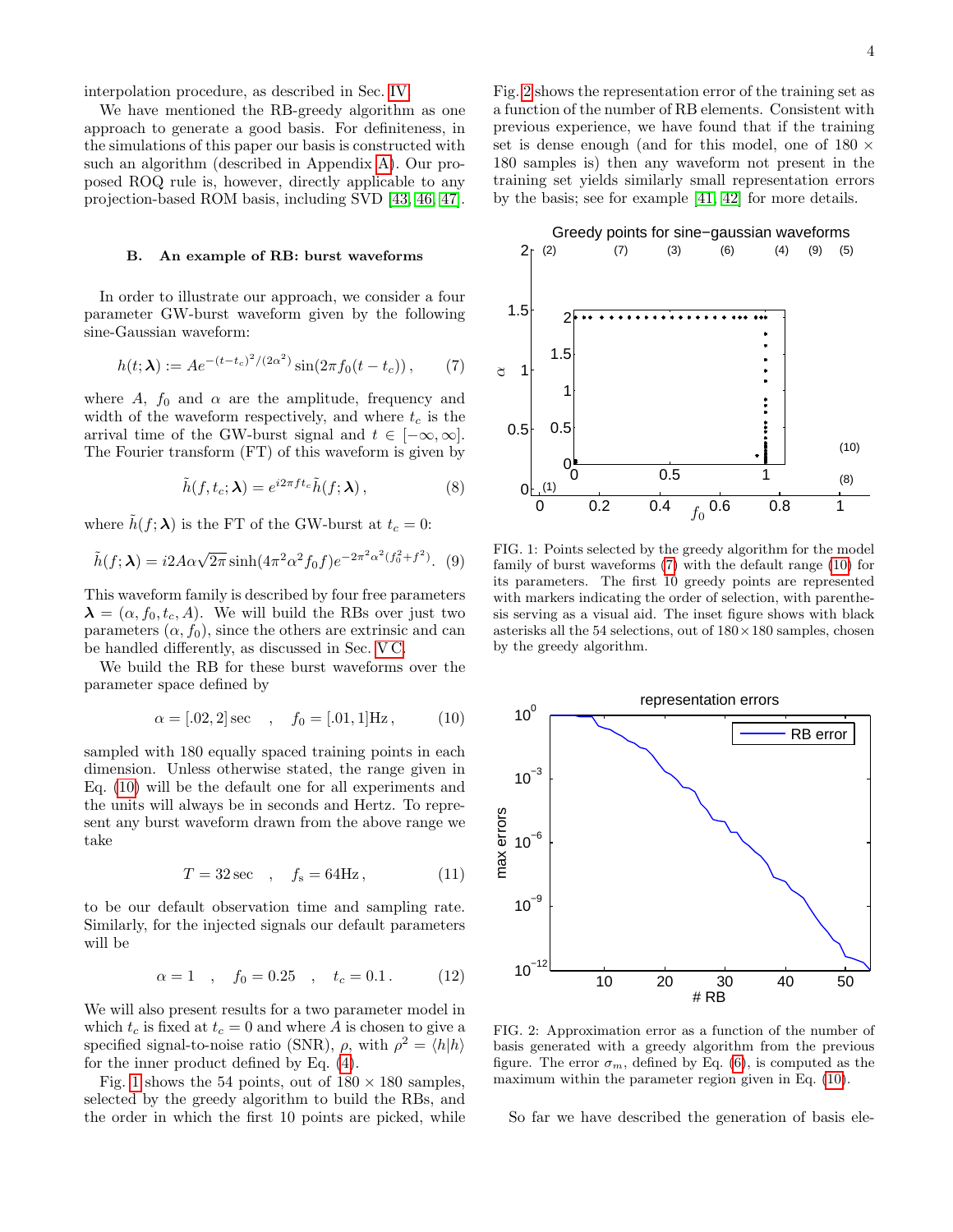ments. The next step is the prediction (as opposed to projection) of waveforms from a sparse set of well chosen frequency samples.

# <span id="page-4-0"></span>IV. EMPIRICAL INTERPOLATION

Within a projection-based approximation one has

$$
h(x) \approx \sum_{i=1}^{m} c_i e_i(x) , \qquad (13)
$$

where the coefficients  $c_i$  are given by Eq. [\(A5\)](#page-14-1). Computing the projection coefficients  $c_i$  requires full knowledge of the function  $h$  (see [A](#page-14-0)ppendix A for more details).

Given a basis and partial sampling of  $h$ , in the interpolation problem we are interested in predicting the underlying function. In what follows, we will first review the classical interpolation problem, using a polynomial basis before discussing empirical interpolation with application-specific basis functions, and finish this section with an example for burst GWs.

### <span id="page-4-8"></span>A. Classical interpolation with polynomials

Classically the interpolation problem for a function  $h(x)$  is the following. Given a set of m nodes  $\{x_i\}$ , known function evaluations  $\{h_i := h(x_i)\}\$ , and a basis  $e_i = p_i(x)$ where  $p_i(x)$  is a degree  $i \leq m-1$  polynomial, find an approximation (the interpolant)

<span id="page-4-1"></span>
$$
\mathcal{I}_m[h](x) = \sum_{i=1}^m c_i p_i(x) \approx h(x) \tag{14}
$$

such that

<span id="page-4-2"></span>
$$
\mathcal{I}_m[h](x_i) = h_i \quad \text{for} \quad i = 1, \dots, m. \tag{15}
$$

That is, the approximant is required to agree with the function at the set of m nodes.

We can show that the problem defined by Eqs. [\(14](#page-4-1)[,15\)](#page-4-2) has a unique solution in terms of Lagrange polynomials. Given a convergence rate for the projection-based approximation Eq. [\(13\)](#page-4-3) we might wonder how much accuracy is lost by trading it for the interpolation Eq. [\(14\)](#page-4-1) and how to optimally choose the node points  $x_i$ . When the relevant error measurement is the maximum pointwise error, Chebyshev nodes are known to be nearoptimal, bringing an additional error which grows like  $log(m)$  [\[48,](#page-16-31) [49\]](#page-16-32).

For application-specific bases, a good set of interpolation points is not known a-priori. Next we describe an approach for identifying a nearly-optimal set.

### B. Empirical interpolation with RB

<span id="page-4-3"></span>The Empirical Interpolation Method was proposed in 2004 [\[26\]](#page-16-15) as a way of identifying a good set of interpolation points for arbitrary basis sets on multi-dimensional unstructured meshes and has since found numerous applications [\[27,](#page-16-16) [50](#page-16-33)[–53\]](#page-16-34). Recently, the EIM was shown to dramatically speed up parameterized inner product (overlap) computations in the absence of noise [\[22\]](#page-16-11). For definiteness we will focus on the frequency-domain case. In general, a well-posed interpolation problem for m basis functions requires m interpolation points  ${F_i}_{i=1}^m$ . Additionally, these points must ensure an accurate approximation. Crucially, the EIM algorithm selects the interpolation points as a subset of the full  $N/2 + 1$  data samples (this choice is motivated in Sec. [V A\)](#page-6-0),  $\{F_i\}_{i=1}^m \subset \{f_i\}_{i=0}^{N/2}$ , and  $m < N/2$  or even  $m \ll N/2$ .

With ROM we seek to find an empirical (that is, problem-dependent) global interpolant

<span id="page-4-6"></span><span id="page-4-4"></span>
$$
\mathcal{I}_m[h](f; \lambda) := \sum_{i=1}^m c_i(\lambda) e_i(f) , \qquad (16)
$$

where the  $c_i$  coefficients are defined as solutions to the interpolation problem

$$
\mathcal{I}_m[h](F_k; \lambda) = h(F_k; \lambda), \qquad \forall \, k = 1, \dots, m. \tag{17}
$$

For the moment, we shall assume that the EIM points are known (the precise way of finding them is explained in Appendix [B\)](#page-15-0) and proceed to describe how we use them to find the EIM interpolant. Equation [\(17\)](#page-4-4) is equivalent to solving an m-by-m system  $A\vec{c} = \vec{h}$  for the coefficients  $\vec{c}$ , where

<span id="page-4-9"></span>
$$
A := \begin{pmatrix} e_1(F_1) & e_2(F_1) & \cdots & e_m(F_1) \\ e_1(F_2) & e_2(F_2) & \cdots & e_m(F_2) \\ e_1(F_3) & e_2(F_3) & \cdots & e_m(F_3) \\ \vdots & \vdots & \ddots & \vdots \\ e_1(F_m) & e_2(F_m) & \cdots & e_m(F_m) \end{pmatrix} .
$$
 (18)

The EIM algorithm ensures that the matrix A is invertible, with  $\vec{c} = A^{-1}\vec{h}$  the unique solution to Eq. [\(17\)](#page-4-4). As A is parameter independent we have, for all values of  $\lambda$ ,

<span id="page-4-7"></span>
$$
\mathcal{I}_m[h](f; \lambda) = \vec{e}^T(f) \left[ A^{-1} \vec{h}(\lambda) \right], \tag{19}
$$

where  $\vec{e}^T = [e_1(f), \ldots, e_m(f)]$  denotes the transpose of the basis vectors, which we continue to view as functions.

The empirical interpolant is nearly optimal in the sense that it satisfies

<span id="page-4-5"></span>
$$
\max_{\lambda} \|h(\cdot;\lambda) - \mathcal{I}_m[h(\cdot;\lambda)]\|^2 \leq \Lambda_m^2 \sigma_m ,\qquad(20)
$$

where  $\sigma_m$  characterizes the representation error of the ba-sis as defined in Eq. [\(6\)](#page-2-2) and  $\Lambda_m$  is a computable Lebesgue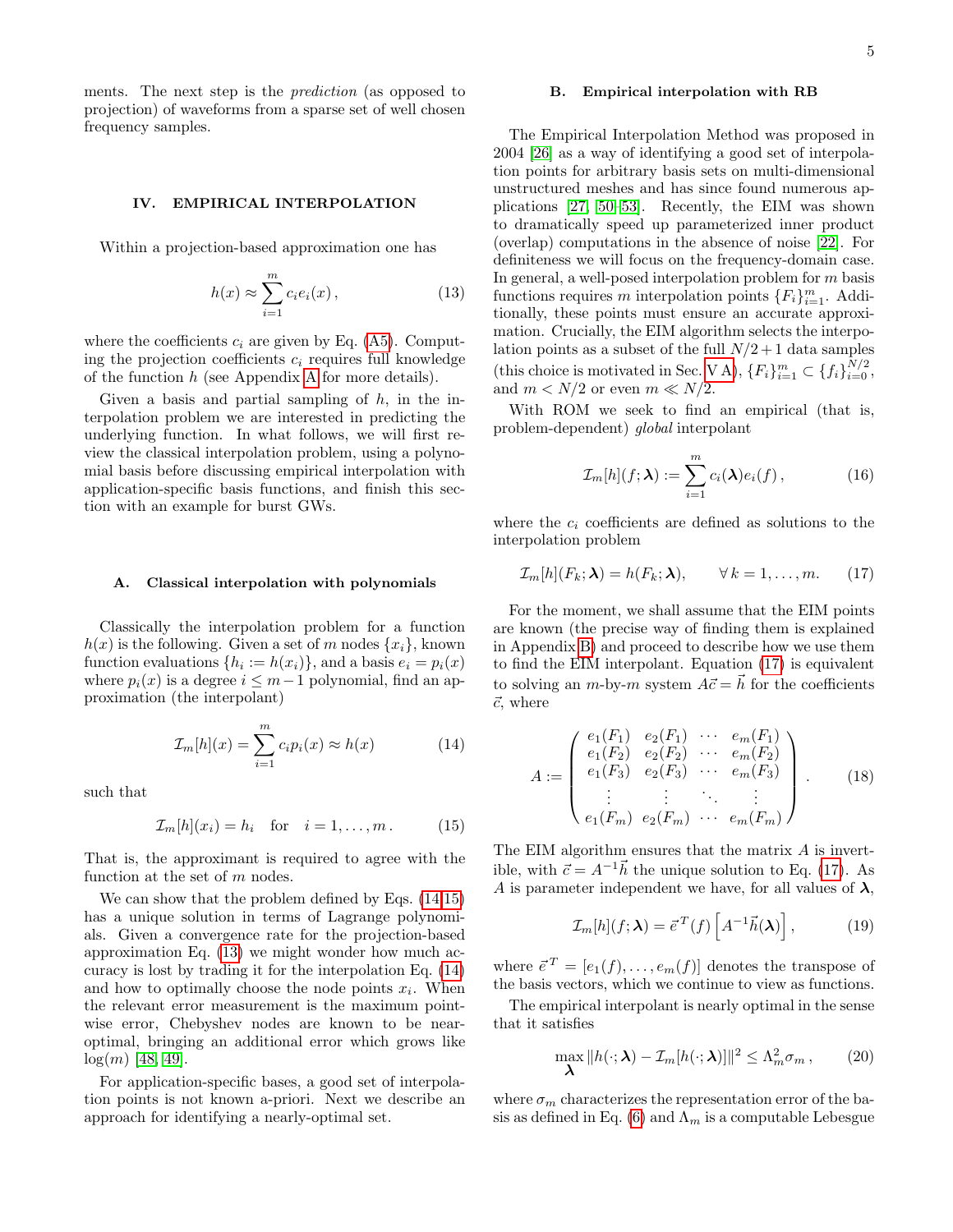constant. For more details and in the context of GWs, see, for example, [\[22\]](#page-16-11). For problems with smooth dependence with respect to parameter variation we can expect exponential decay of  $\sigma_m$  with respect to m and therefore of the EIM error [\(20\)](#page-4-5) as well.

### C. An example of EIM: burst waveforms

We now provide a qualitative outline of the EIM algorithm, with more details given in Appendix [B.](#page-15-0) As input the algorithm takes the basis set  $\{e_i\}_{i=1}^m$  and an arbitrary number and choice of data samples  $\{f_i\}_{i=0}^{N/2}$  from which the empirical interpolation points  $\{F_i\}_{i=1}^m$  are to be selected. The EIM algorithm proceeds as follows

- 1. The first point is chosen to maximize the value of  $|e_1(f_i)|$ ; that is,  $|e_1(F_1)| \geq |e_1(f_i)|$  for all data samples.
- 2. Next, an empirical interpolant for the second basis function is built using only the first basis function: From Eqs. [\(16,](#page-4-6)[17\)](#page-4-4) or, equivalently, Eq. [\(19\)](#page-4-7) we have  $\mathcal{I}_1[e_2](f) = c_1e_1(f)$  where  $c_1 = e_2(F_1)/e_1(F_1)$  has been found from Eq. [\(17\)](#page-4-4) with  $k = 1$ .
- 3. The second empirical interpolation point is chosen to maximize the value of the pointwise interpolation error of  $\mathcal{I}_1[e_2](f) - e_2(f)$ ; that is,  $|\mathcal{I}_1[e_2](F_2) - e_2(F_2)| \geq |\mathcal{I}_1[e_2](f_i) - e_2(f_i)|$  for all data samples.
- 4. Steps 2 and 3 are then repeated to select the remaining  $m - 2$  points.

As described, the EIM follows a greedy approach, albeit somewhat different from that one we used to build a Reduced Basis. While a greedy algorithm to build a RB selects the most relevant points in parameter space, the EIM selects the most relevant points in the physical dimension(s).

Fig. [3](#page-5-1) provides a graphical illustration of the EIM algorithm's first iterations for the family of sine-Gaussian burst waveforms [\(9\)](#page-3-4), using the RB described in Sec. [III B.](#page-3-5) All  $m = 54$  point selected by the greedy algorithm (see Sec. [III B\)](#page-3-5) are shown in Fig. [4.](#page-6-1) Finally, in Fig. [5](#page-6-2) we show the largest empirical interpolation error of 10, 000 waveforms drawn randomly from the parameter region [Eq. [\(10\)](#page-3-2)].

### <span id="page-5-0"></span>V. REDUCED ORDER QUADRATURES

As anticipated and summarized in Sec. [II,](#page-1-0) building an ROQ has offline and startup costs, with the advantage of very fast online evaluations. In the offline stage we construct the basis and EIM points. This stage is independent of any data/signal. The startup stage, in turn, is data-dependent and completes the ROQ, which preserves



<span id="page-5-1"></span>FIG. 3: Iterations 1 (top) and 2 (bottom) of the EIM algorithm. The first EIM point is defined by the location of  $max(|e_1|)$ . To identify the second point we: i) build the empirical interpolant  $\mathcal{I}_1[e_2]$  of  $e_2$  using  $e_1$  and the sample point  $F_1$  (cf Eq. [\(19\)](#page-4-7)), ii) compute the pointwise error  $\mathcal{I}_1[e_2] - e_2$ ; iii) the second EIM point is then defined by the location of  $\max(|\mathcal{I}_1[e_2] - e_2|)$ . The process continues until all m empirical interpolation points are found.

the accuracy of any quadrature rule of interest with a number of quadrature nodes which equals the number of basis functions. Roughly speaking, the accuracy of the resulting ROQ is comparable to that of the basis, with the nodes chosen as a subset of the data points at which the signal has been sampled.

The details of how to construct an ROQ rule mimic well known quadratures rules. Let us briefly recall how these standard quadratures are derived for the integration of a real function  $h(x)$ : the function is approximated by its polynomial interpolant (cf. Sec. [IV\)](#page-4-0) and the latter integrated exactly to compute the weights of the rule. Namely, given the interpolation approximation

$$
h(x) \approx \sum_{i=1}^{m} h(x_i) \ell_i(x) ,
$$

where  $\ell_i(x)$  are Lagrange polynomials (see Sec. [IV A\)](#page-4-8),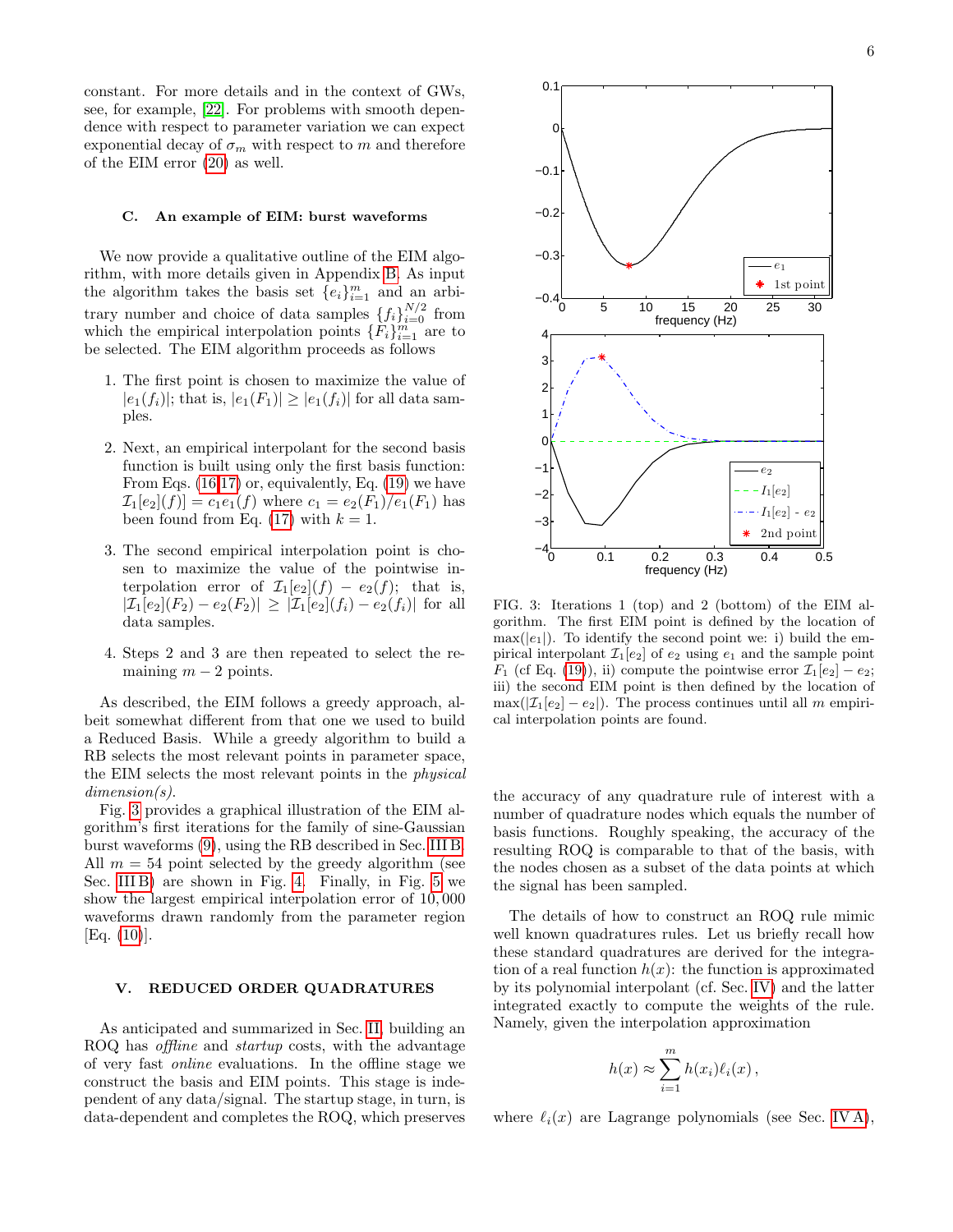

<span id="page-6-1"></span>FIG. 4: Empirical interpolation points (red asterisks) selected by the EIM algorithm for the sine-Gaussian waveforms. These points are a subset of the original data (which in this case has equidistant spacing  $\Delta f$ , see Sec. VA) and cluster towards lower  $f \sim 1$ Hz, as expected. Four representative waveforms are depicted for all possible combinations of max/min values of the waveform frequency  $f_0$  and width  $\alpha$ . Greater diversity in waveform features is evident at lower frequencies.



<span id="page-6-2"></span>FIG. 5: Approximation error as a function of the number of Reduced Basis (RB) generated with a greedy algorithm (solid blue), and for the Empirical Interpolant (dashed black), defined as  $\sigma_m$  and  $\max_{\lambda} ||h - \mathcal{I}_m[h]||^2$ , respectively. The dashed red line shows the error bound [see Eq. [\(20\)](#page-4-5)].

standard quadratures are derived as

$$
\int h(x)dx \approx \sum_{i=1}^m h(x_i)\alpha_i \qquad \alpha_i := \int \ell_i(x) .
$$

Interpolation at equally spaced points for  $m = 1$  leads

to the trapezoidal rule, for  $m = 2$  to Simpson's rule, etc. By additionally choosing the location of the interpolation points we can maximize the exactness of the quadrature rule for polynomials, leading to Gaussian quadratures.

### <span id="page-6-0"></span>A. Riemann sum with uniform sampling

In general, the output of a GW detector is comprised of data segments of duration  $T$ , which are uniformly sampled every  $\Delta t$  seconds. Assuming for simplicity  $t_c = 0$ for the time being (how to include the arrival time is dis-cussed in Sec. [V C\)](#page-7-0), for  $N = T/(\Delta t)$  data samples the discrete GW waveform

$$
h(j\Delta t; \lambda) , \quad j=0 \ldots N\,,
$$

has discrete FT  $\tilde{h}(f_i; \lambda)$ , which is known at the frequency points  $\{f_i\}_{i=0}^{N/2} = \{0, f_0, 2f_0, \ldots, (N/2) f_0\}$ , where  $f_0 =$  $1/T = (N\Delta t)^{-1} = \Delta f$  is the fundamental frequency and  $f_{\text{max}} = (N/2) f_0.$ 

Due to the fact that the data taking procedure dictates the instants of time at which the (non-smooth and noisy) signal is known, an obvious numerical approximation to Eq. [\(4\)](#page-1-1) is a low order discrete Riemann sum,

<span id="page-6-3"></span>
$$
\langle a|b\rangle \approx \langle a|b\rangle_{\rm d} := \frac{4}{N\Delta} \Re \sum_{i=0}^{N/2} \left[ \frac{\tilde{a}(f_i)\tilde{b}^*(f_i)}{\tilde{S}_n(f_i)} \right]. \tag{21}
$$

Thus, the computational cost of Eq.  $(21)$  depends on N, which in turn depends on the data sampling rate.

Whether performing searches or parameter estimation studies, the numerical integral Eq. [\(21\)](#page-6-3) is repeatedly evaluated for a variety of GW templates  $h(f, \lambda)$ . Next we show how such integrals can be computed with a cost not set by the Nyquist sampling rate, but rather the "information content" of the GW templates themselves; namely, the number of basis functions,  $m$ . This is similar in spirit to the fact that compressed sensing can "beat" Nyquist-Shannon sampling criteria [\[54\]](#page-16-35).

### B. Building the ROQ

Consider a discrete approximation  $\langle \cdot | \cdot \rangle_d$  to the continuum scalar product of Eq. [\(4\)](#page-1-1). The Riemann sum Eq. [\(21\)](#page-6-3) is a natural choice in data analysis studies, whether for Bayesian parameter estimation or searches with matched filtering. Given the discrete FT of a data set  $\tilde{s}(f_i)$  (one can similarly build an ROQ in the time domain), and specializing to white noise  $\tilde{S}_n = 1$  without loss of generality (one can absorb  $\tilde{S}_n$  into the definition of  $\tilde{s}$ ), ROQ inner products between data and templates  $h(f; \lambda)$  are computed as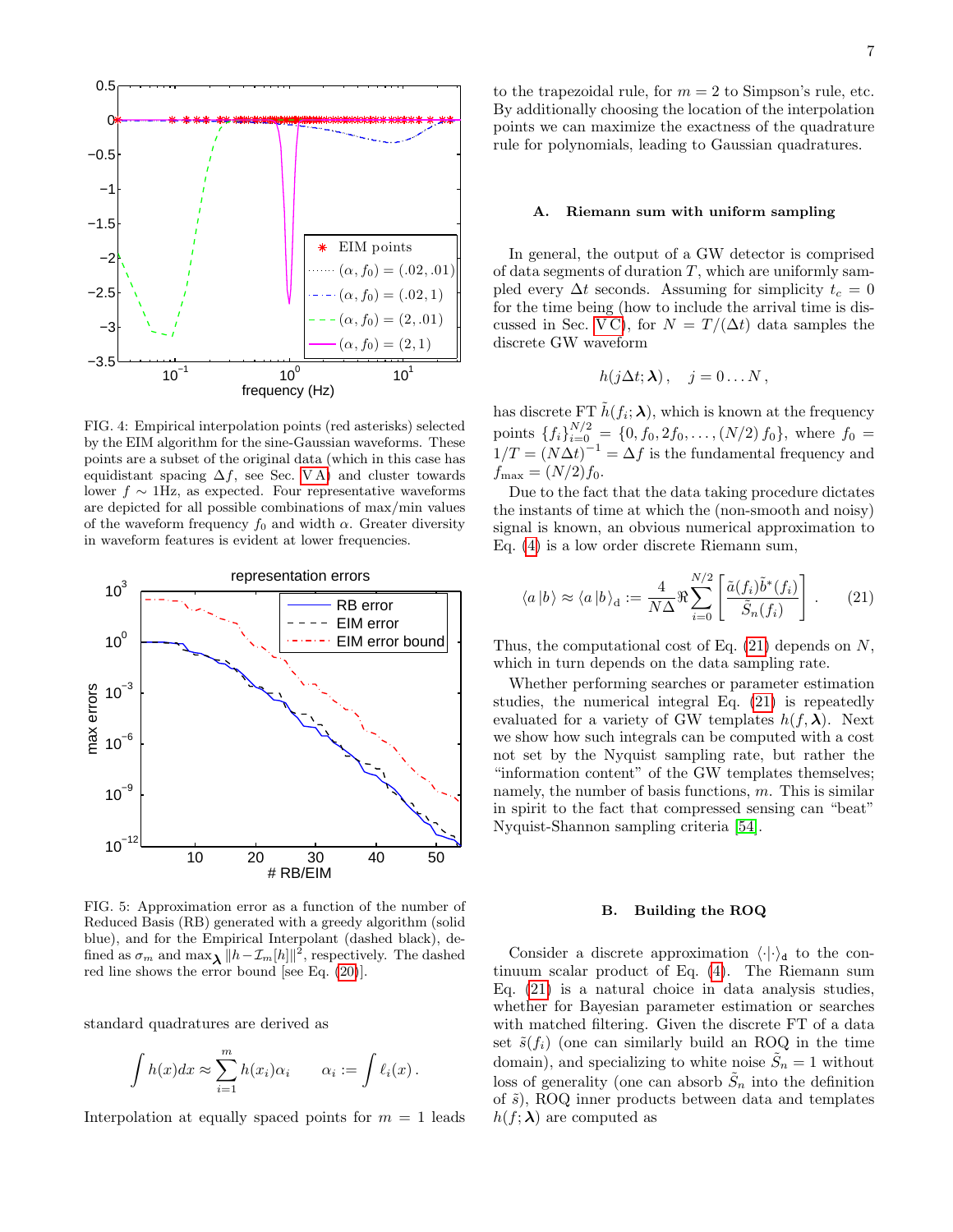<span id="page-7-1"></span>
$$
\langle h(\boldsymbol{\lambda})|s\rangle_{\mathrm{d}} = 4\Re \sum_{k=0}^{N/2} s^*(f_k)h(f_k; \boldsymbol{\lambda})\Delta f
$$
  
\n
$$
\approx 4\Re \sum_{k=0}^{N/2} s^*(f_k) \mathcal{I}_m[h(f_k; \boldsymbol{\lambda})] \Delta f = 4\Re \sum_{k=0}^{N/2} s^*(f_k) \left[ \vec{e}^T(f_k)A^{-1}\vec{h}(\boldsymbol{\lambda}) \right] \Delta f
$$
  
\n
$$
= 4\Re \left[ \sum_{k=0}^{N/2} s^*(f_k) \vec{e}^T(f_k) \Delta f A^{-1} \right] \vec{h}(\boldsymbol{\lambda}) = 4\Re \sum_{k=1}^m \omega_k h(F_k; \boldsymbol{\lambda})
$$
  
\n
$$
=:\langle h(\boldsymbol{\lambda})|s\rangle_{\text{ROQ}},
$$

where the coefficients  $\omega_i$  are given by:

$$
\omega_j := \sum_{k=0}^{N/2} s^*(f_k) e_j(f_k) \Delta f A^{-1} . \tag{22}
$$

The vector

$$
\sum_{k=0}^{N/2} s^*(f_k) \vec{e}^T(f_k) \Delta f
$$

is composed of inner products between all the basis elements and the data. We refer to  $\{\omega_k\}_{k=1}^m$  Eq. [\(22\)](#page-7-1) as data-specific weights, and their generation comprises the ROQ startup cost. Defining the scalar product between the data and the  $j<sup>th</sup>$  basis function by

$$
E_j := \sum_{k=0}^{N/2} s^*(f_k) e_j(f_k) \Delta f, \qquad (23)
$$

the data-specific weights are given by

$$
\vec{\omega}^T = \vec{E}^T A^{-1}.
$$
 (24)

Notice that the ROQ nodes are exactly the EIM points which, together with the weights  $(22)$ , completes our ROQ approximation

$$
\langle h(\boldsymbol{\lambda})|s\rangle_{\text{ROQ}} = 4\Re \sum_{k=1}^{m} \omega_k h(F_k; \boldsymbol{\lambda}). \tag{25}
$$

The ROQ rule's accuracy only depends on the interpolant's accuracy to represent  $h(f; \lambda)$  and the accuracy of the original quadrature  $\langle \cdot | \cdot \rangle_d$ . In particular, the method does not assume s to be well approximated by the basis (i.e. neither waveform modeling assumptions nor details about the noise realization are important). Since, as discussed, the error of the interpolant, Eq.[\(20\)](#page-4-5) can be expected to decay exponentially for the cases of interest, in practice the ROQ replaces the original quadrature rule by a less expensive one with the same accuracy (within, say, machine precision). How much smaller  $m$  is compared to  $N/2$  is model-dependent; in Sec. [VI](#page-10-0) we quantify this for the family of burst waveforms described in Eq. [\(9\)](#page-3-4).

<span id="page-7-5"></span>Figure [6](#page-8-0) shows the nodes chosen by the EIM in the frequency domain, and the ROQ weights [\(24\)](#page-7-2) for the burst waveforms [\(9\)](#page-3-4). Figure [7,](#page-9-0) in turn, shows the interpolation error

<span id="page-7-3"></span>
$$
|\langle h(\boldsymbol{\lambda})|s\rangle_{\text{ROQ}} - \langle h(;\boldsymbol{\lambda})|s\rangle_{\text{d}}| \,, \tag{26}
$$

<span id="page-7-4"></span><span id="page-7-2"></span>which arises in the computation of the overlap, in both cases with and without noise. Here the max errors label on the vertical axis refers to the maximum error found in a thorough sampling of the parameter range [\(10\)](#page-3-2), and the error is relative to a standard Riemann-sum integration [\(21\)](#page-6-3) with 1025 points.

### <span id="page-7-0"></span>C. Extrinsic parameters

So far we have described how to build ROQs over the intrinsic parameters characterizing the waveform signal. The extrinsic parameters include the arrival time of the signal  $t_c$  [\[57\]](#page-17-0), the phase of the waveform at this time,

and parameters such as the sky position, orientation and distance to the source. The phase of the waveform affects the model simply as multiplication by a complex constant, which keeps the waveform in the RB space. Similarly, sky position, orientation and distance just affect the amplitude of the source and the projection of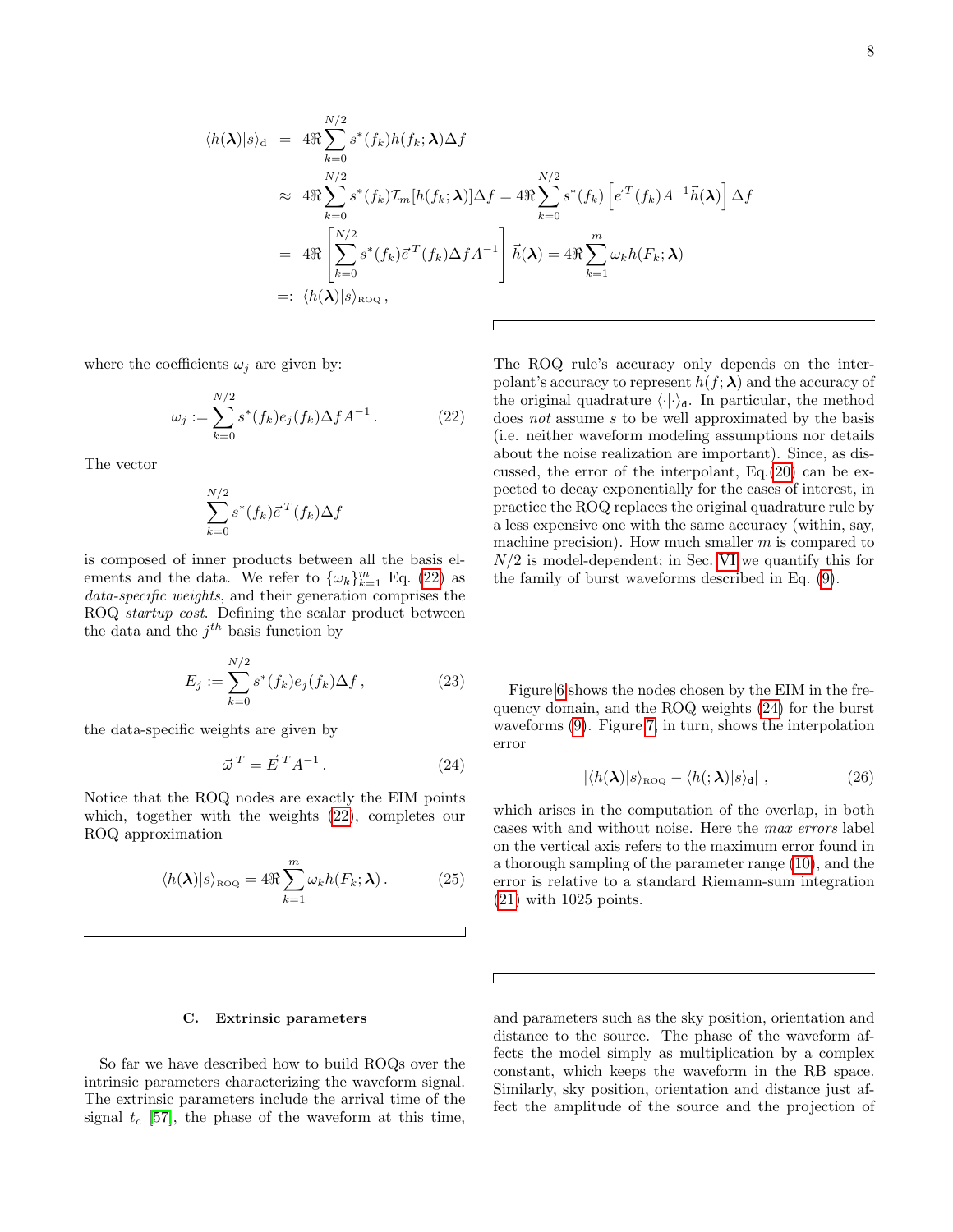

<span id="page-8-0"></span>FIG. 6: Real (red squares) and imaginary (blue diamonds) ROQ weights computed from Eq. [\(24\)](#page-7-2) for the test burst family waveforms in the range given by Eq. [\(10\)](#page-3-2) and the injected signal with default parameters [\(12\)](#page-3-6). The top figure is for the noise-free case when  $s(t) = h(t)$  while the bottom figure shows weights when  $s(t) = h(t) + n(t)$ , where  $n(t)$  is a particular noise realization.

the plus and cross polarizations of the waveform into a detector response and also do not take the waveform out of the RB space. However, the arrival time  $t_c$  requires some more discussion.

If we denote by  $\lambda$  the set of parameters excluding  $t_c$ and by  $h_0(t; \lambda)$  the waveform computed with  $t_c = 0$ , then

$$
h(t; t_c, \lambda) = h_0(t - t_c; \lambda), \qquad (27)
$$

with FT given by  $\tilde{h}(f; t_c, \lambda)$  [see Eq. [\(8\)](#page-3-7)]. For parameter estimation we compute integrals of the form

$$
O(t_c, \lambda) := \int_0^\infty \frac{\tilde{h}(f; t_c, \lambda)\tilde{s}^*(f)}{S_n(f)} \, df. \tag{28}
$$

The simple dependence of the FT is exploited in GW searches by defining the function  $I_0(f; \lambda)$  via

$$
\tilde{I}_0(f; \lambda) = \frac{\tilde{h}_0(f; \lambda)\tilde{s}^*(f)}{S_n(f)}
$$
\n(29)

for which

$$
O(t_c, \lambda) = \int_0^\infty \tilde{I}_0(f; \lambda) e^{2\pi i f t_c} df = 2\pi I_0(-t_c; \lambda), \quad (30)
$$

where  $I_0(t; \lambda)$  is the inverse FT of  $\tilde{I}_0(f; \lambda)$ . Since FFTs are efficient, we can search over  $t_c$  cheaply by doing this inverse FT.

The ROQ rule that we have computed for waveforms  $h_0(t; \lambda)$  enables us to compute the integral of  $I_0(f; \lambda)$ cheaply. However, we now need to compute the integral of  $I_0(f; \lambda) \exp(2\pi i f t_c)$  and so the existing ROQ rule is in principle not guaranteed to work. However, if the ROQ is being used for follow-up parameter estimation, this will normally be triggered by the detection of a candidate event in the data stream of one or more detectors. These triggers will normally be able to localize the event to within a time interval comparable to a couple of cycles of the signal.

In practice, the simplest approach to handling  $t_c$  is to build an ROQ rule for an estimated value (which we can denote by  $t_c = 0$  without loss of generality) and use it for other arrival times within a reasonable window around that value. In this way we can include the arrival time information at no extra cost. We show the error that arises from using a ROQ built for  $t_c = 0$  for non-zero values of  $t_c$  in Fig. [8.](#page-9-1) If higher accuracy is desired, we can build an ROQ which includes  $t_c$  within the parameter space without losing efficiency, since it is an offline computation. Due to the fact that an estimate of the prior of the  $t_c$  is known, and typically small, we have found that, as it was expected, the number of basis (and therefore ROQ nodes) increases by a small amount. Alternatively, we can build ROQ weights  $\vec{\omega}(t_c)$  for different values of  $t_c$  from Eq. [\(22\)](#page-7-1), increasing the startup cost, and interpolate  $\omega_i(t_c)$  in  $t_c$ . We have found that these coefficients have a weak dependence on  $t_c$  making them simple to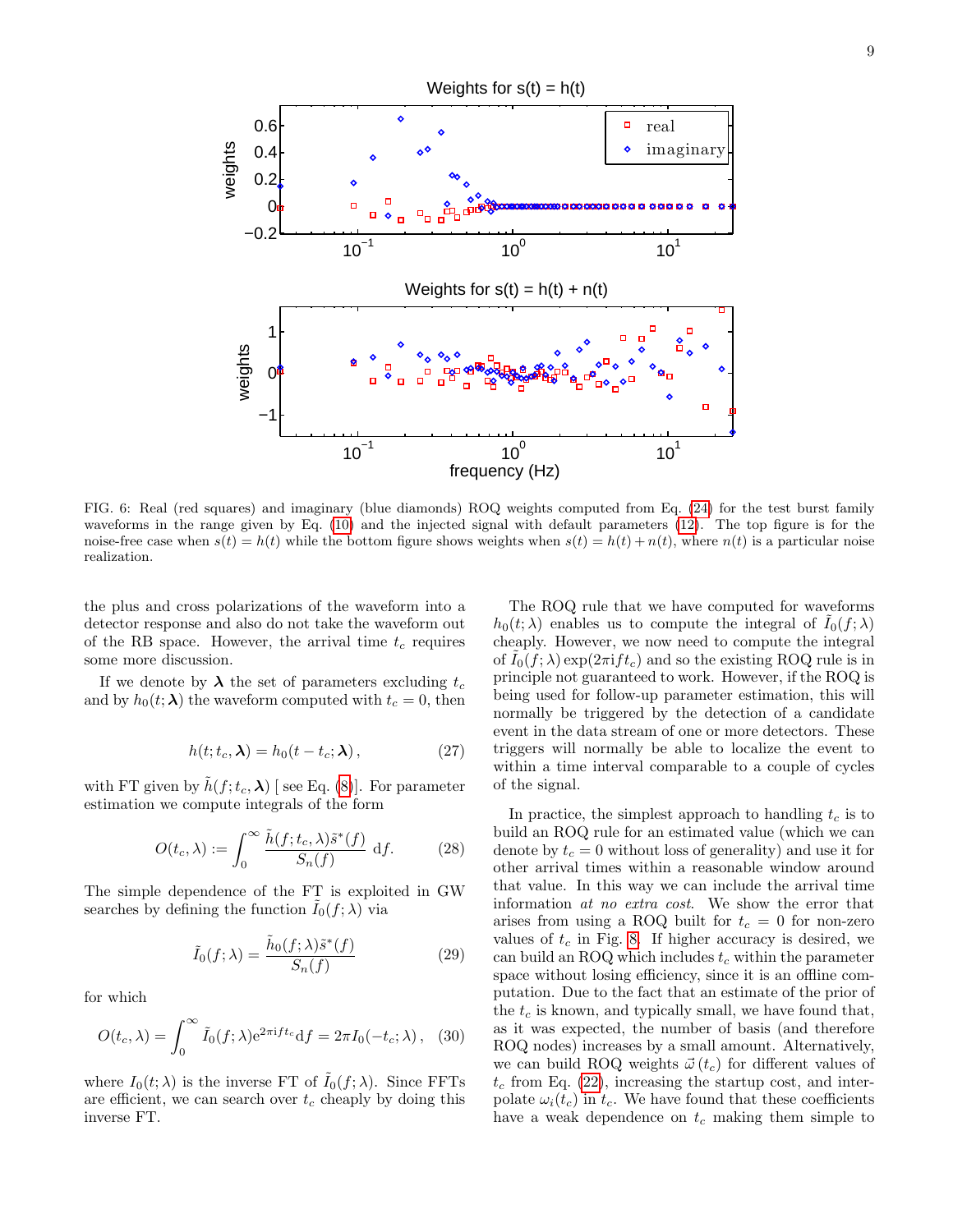

<span id="page-9-0"></span>FIG. 7: Integration error [\(26\)](#page-7-3) versus number of ROQ nodal points  $(m)$  for 10,000 randomly selected values of  $\lambda$ . The solid black curve depicts the noise-free case  $s = h$  and the last data point  $(m = 54, \sigma_m \approx 3 \times 10^{-8})$  corresponds to the rule used in Fig. [8.](#page-9-1) The blue and red curves show the maximum and minimum, over 100 realizations of pure noise data,  $s = n$ , of the error maximised over all parameter values  $\lambda$ . Note that the ROQ shows exponential convergence with respect to the number of ROQ nodes, even for pure noise data.

interpolate.

### D. Computing the likelihood

In order to evaluate the likelihood we compute Eq. [\(3\)](#page-1-2) as

$$
\langle s|s\rangle + \langle h(\lambda)|h(\lambda)\rangle - 2\Re\langle s|h(\lambda)\rangle, \qquad (31)
$$

where the last term is handled with the ROQ rule [\(25\)](#page-7-4) and the first term needs to be computed once. In the case that the data stream  $s(t)$  contains a sine-Gaussian burst-waveform [\(7\)](#page-3-0) and white noise  $n(t)$  (see Sec[.II\)](#page-1-0), we can compute a closed-form expression for the norm,

$$
\langle h(\lambda) | h(\lambda) \rangle = 4A^2 \alpha \sqrt{\pi} \left( 1 - e^{-4\pi^2 f_0^2 \alpha^2} \right), \quad (32)
$$

where  $f_{\min} = 0$  and  $f_{\max} = \infty$  have been assumed. When closed-form expressions are unavailable we have a few options. One possibility is to build an ROQ rule for the norm, which requires additional offline computations. Here we consider an alternative. Notice that the norm

$$
\langle h(\lambda) | h(\lambda) \rangle = \sum_{i=1}^{m} c_i^2 \tag{33}
$$

is expressible in terms of the EIM coefficients  $\vec{c}$  =  $A^{-1}\vec{h}$ . Explicit computation of these coefficients carries

accuracy of  $t_c = 0$  rule for non-zero  $t_c$ 



<span id="page-9-1"></span>FIG. 8: Errors in computing the correlation between the data stream s and the model waveform h (see Sec[.II\)](#page-1-0)  $\langle s|h(\lambda, t_c)\rangle$ using an ROQ rule built for  $t_c = 0$  with accuracy better than  $\sim 10^{-6}$ . Empirically we find that this rule continues to work well for non-zero values of  $t_c$ . Looking ahead to Sec. [VI](#page-10-0) we anticipate evaluating the likelihood function for  $t_c \leq 0.5$  sec.

an  $\mathcal{O}(m^2)$  cost, which is larger than the ROQ count of  $\mathcal{O}(m)$ . However, in many applications of interest the waveforms themselves are very expensive to compute and so this cost will still be much smaller than the full likelihood evaluation.

### <span id="page-9-2"></span>E. ROQ cost and efficiency

Here we comment on ROQ offline and startup costs as well as the expected speedup for likelilood evaluations.

To find  $m$  basis functions we use the greedy algorithm described in Appendix [A.](#page-14-0) The asymptotic cost of this algorithm applied to a training set with  $M$  elements is  $\mathcal{O}(NMm)[58]$  $\mathcal{O}(NMm)[58]$ . Furthermore, the algorithm is trivially parallelized making large M problems accessible. Once the basis is built, an EIM algorithm is used to identify the ROQ points. As described in Appendix [B,](#page-15-0) the cost of the EIM is dominated by inversion of a full matrix; in particular the matrix defined in Eq.  $(18)$  for the first i basis/points ( see algorithm 2 in Ref. [\[22\]](#page-16-11) for a equivalent algorithm which utilizes a lower triangular matrix). The asymptotic cost of Alg. [2](#page-15-1) and its modified equivalent are  $\mathcal{O}(m^4 + Nm^2)$  and  $\mathcal{O}(m^3 + Nm^2)$  respectively.

When considering startup costs, we note that the matrix A is data-independent and can be inverted offline. To compute ROQ weights first i)  $m$  inner products between the data and all basis are computed from Eq. [\(23\)](#page-7-5) and finally ii) the matrix-vector product [\(24\)](#page-7-2) is performed. Whence the overall startup cost is  $\mathcal{O}(mN + m^2)$ .

We now compare the cost of full and compressed (ROQ) overlap evaluations, respectively Eq. [\(21\)](#page-6-3) and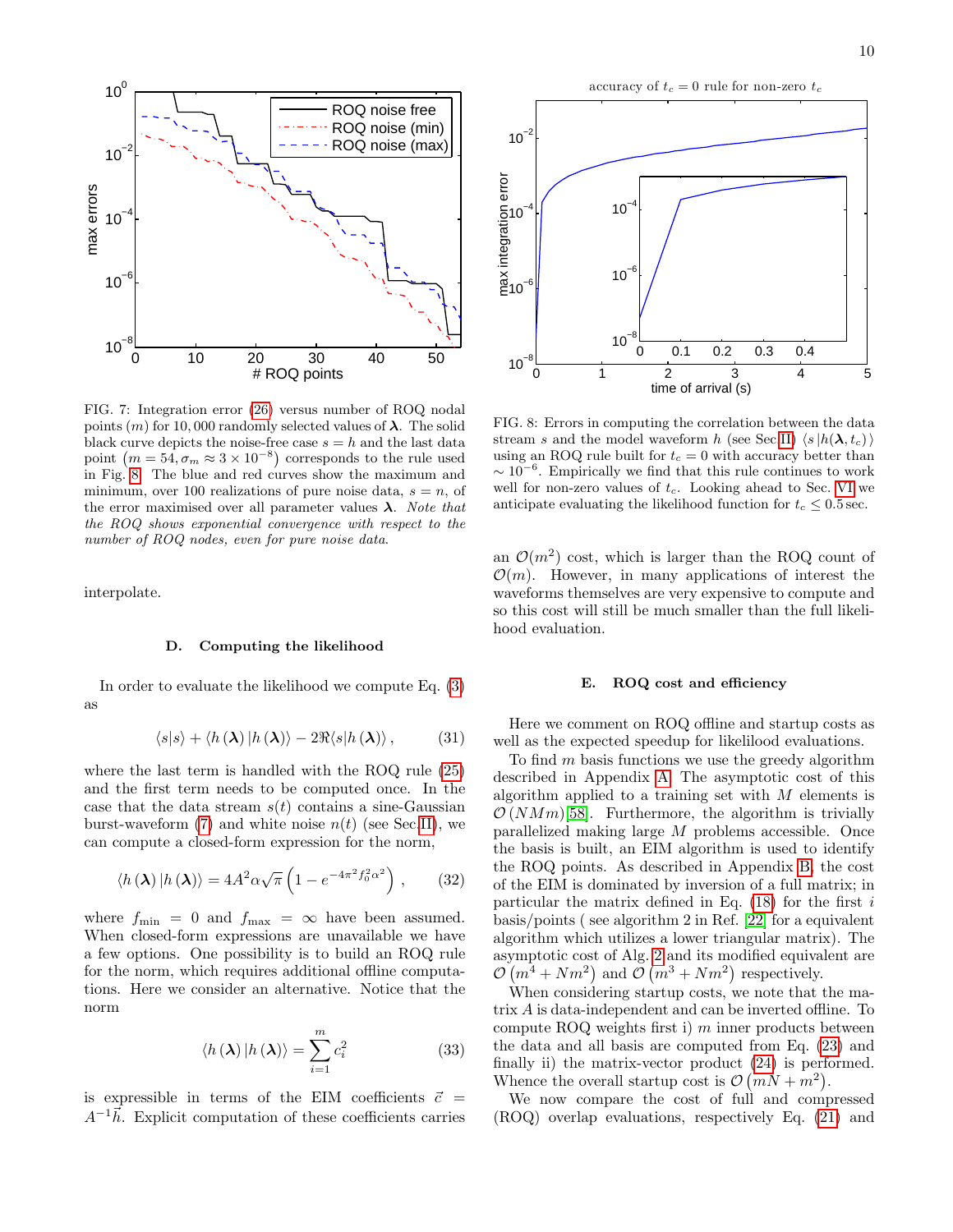Eq. [\(25\)](#page-7-4). Computational costs stem from evaluating  $h(f_i, \lambda)$  as well as performing the multiplications/sums. When the waveforms are known through closed-form, frequency-domain expressions we expect a speedup factor of approximately  $N/(2m)$ . For closed-form, time-domain expressions the savings will be even greater if ROQ rule is constructed for Eq. [\(21\)](#page-6-3) while the EIM interpolant (and hence selected ROQ points) is built in the time-domain. If the waveforms are found by solving ordinary differential equations the speedup is less straightforward to estimate. For example, adaptive time stepping schemes, such as the Runge-Kutta-Fehlberg method, permit large step sizes set by an error threshold (rather than equally spaced samples set by  $\Delta f$ ). Thus, while one should expect fewer ODE steps to evaluate for  $m$  (as opposed to N) points, the savings would be problem dependent.

## <span id="page-10-0"></span>VI. RESULTS

An MCMC algorithm aims to find a chain of  $N_{\text{mcm}}$ samples,  $\{x_i\}$ , that are distributed according to the target probability distribution,  $p_t(\mathbf{x}_i)$ , such that integrals over the probability distribution can be approximated by sums over the points in the chain

$$
\int p_{\mathbf{t}}(\mathbf{x}) f(\mathbf{x}) d\mathbf{x} \approx \sum_{i=1}^{N_{\text{meas}}} f(\mathbf{x}_i).
$$
 (34)

The chain of points can be obtained using the Metropolis-Hastings algorithm [\[55\]](#page-16-36). The first point,  $x_1$ , is chosen at random from the prior. At iteration  $i$  a new point  $y_i$ is drawn from a proposal distribution  $q(\mathbf{y}_i|\mathbf{x}_i)$  and the Metropolis-Hastings ratio, r, evaluated

$$
r = \frac{p_{\rm t}(\mathbf{y}_i)q(\mathbf{x}_i|\mathbf{y}_i)}{p_{\rm t}(\mathbf{x}_i)q(\mathbf{y}_i|\mathbf{x}_i)}.\tag{35}
$$

A random number  $u \in U[0,1]$  is drawn and if  $u < r$ the move is accepted,  $\mathbf{x}_{i+1} = \mathbf{y}_i$ ; otherwise the move is rejected and  $\mathbf{x}_{i+1} = \mathbf{x}_i$ .

In our case, the target distribution is the posterior probability distribution given by Eq. [\(1\)](#page-1-3), which depends on the likelihood and can therefore be approximated using ROQs. To illustrate the method, we will consider the problem of recovering the parameters of a burst signal of the form given in Eq. [\(7\)](#page-3-0) from a noisy data stream.

We include Gaussian white noise with unit power spectral density,  $\tilde{S}_n(f) = 1$ , and take the parameters of the true signal to be our default ones, Eq. [\(12\)](#page-3-6). We assume that the observation is 32 sec long and the data is sampled at 64Hz. We use a symmetric Gaussian proposal distribution

$$
q(\mathbf{y}_i|\mathbf{x}_i) \propto \exp\left[-\Gamma_{jk}(x_i^j-y_i^j)(x_i^k-y_i^k)/2\right],
$$

where  $\Gamma_{jk} = \langle \partial_j h | \partial_k h \rangle$  is the Fisher information matrix. We use priors on  $f_0$  and  $\alpha$  that span the range over

|     |            | Recovered Values  |                   |  |
|-----|------------|-------------------|-------------------|--|
| SNR | Method     | $f_0$             | $\alpha$          |  |
| 5   | Full       | $0.189 \pm 0.095$ | $0.831 \pm 0.194$ |  |
|     | <b>ROQ</b> | $0.189 \pm 0.095$ | $0.831 \pm 0.194$ |  |
| 10  | Full       | $0.172 \pm 0.081$ | $0.803 \pm 0.136$ |  |
|     | ROQ        | $0.172 \pm 0.081$ | $0.803 \pm 0.136$ |  |
| 20  | Full       | $0.168 \pm 0.075$ | $0.800 \pm 0.108$ |  |
|     | <b>ROQ</b> | $0.168 \pm 0.075$ | $0.800 \pm 0.108$ |  |
| 40  | Full       | $0.212 \pm 0.051$ | $0.872 \pm 0.091$ |  |
|     | ROQ        | $0.212 \pm 0.051$ | $0.872 \pm 0.091$ |  |

<span id="page-10-1"></span>TABLE I: Parameter values recovered, for the waveform frequency  $f_0$  and width  $\alpha$ , using both the full and ROQ likelihoods. Values quoted are the mean and standard deviation estimated from the posterior for a particular noise realisation. The same noise realisation is used for the full and ROQ likelihood calculations for each SNR.

which the RB and ROQ were built, given by Eq. [\(10\)](#page-3-2), and priors for the other parameters of  $t_c \in [-2, 2]$ , and  $A \in [0.1, 10]$ . In order to compare the cost and accuracy of the standard, or full MCMC computation vs the ROQ one, we repeat the analysis using the same data, number of MCMC points, proposal distribution and priors, but changing from the standard, full likelihood to the ROQ one. The results are presented in the following sections.

### A. Two parameter search

As a first test we restrict the search to two parameters — { $f_0, \alpha$ } — while fixing  $t_c$  and A to the injected values. In Table [I](#page-10-1) we compare the parameter values recovered using the full data set and Riemann sums with those recovered from ROQ likelihoods in one particular noise realization for each of four different SNRs of the injected source. The values are quoted as  $\mu_i \pm \sigma_i$ , where the one dimensional marginalised posterior mean,  $\mu_i$ , and standard deviation,  $\sigma_i$ , in parameter *i* are defined from the set of MCMC samples  $\{x_i\}$  by

$$
\mu_{i} = \frac{1}{N_{\text{mcmc}}} \sum_{j=1}^{N_{\text{mcmc}}} x_{j}^{i}, \qquad \sigma_{i}^{2} = \frac{1}{N_{\text{mcmc}} - 1} \sum_{j=1}^{N_{\text{mcmc}}} \left( x_{i}^{j} - \mu_{i} \right)^{2}.
$$
\n(36)

In all cases the statistics of the posterior distribution are completely consistent between the full likelihood and ROQ likelihood computations. The only differences are beyond the significant digits quoted in the Table and are much smaller than the corresponding uncertainty in the parameter values arising from noise in the data stream. The ROQ likelihood is extremely accurate, with differences of 10<sup>−</sup><sup>6</sup> or smaller, so it is not surprising that the statistical results are indistinguishable.

We can also ask whether the full posterior distributions are consistent between the two likelihoods. This can be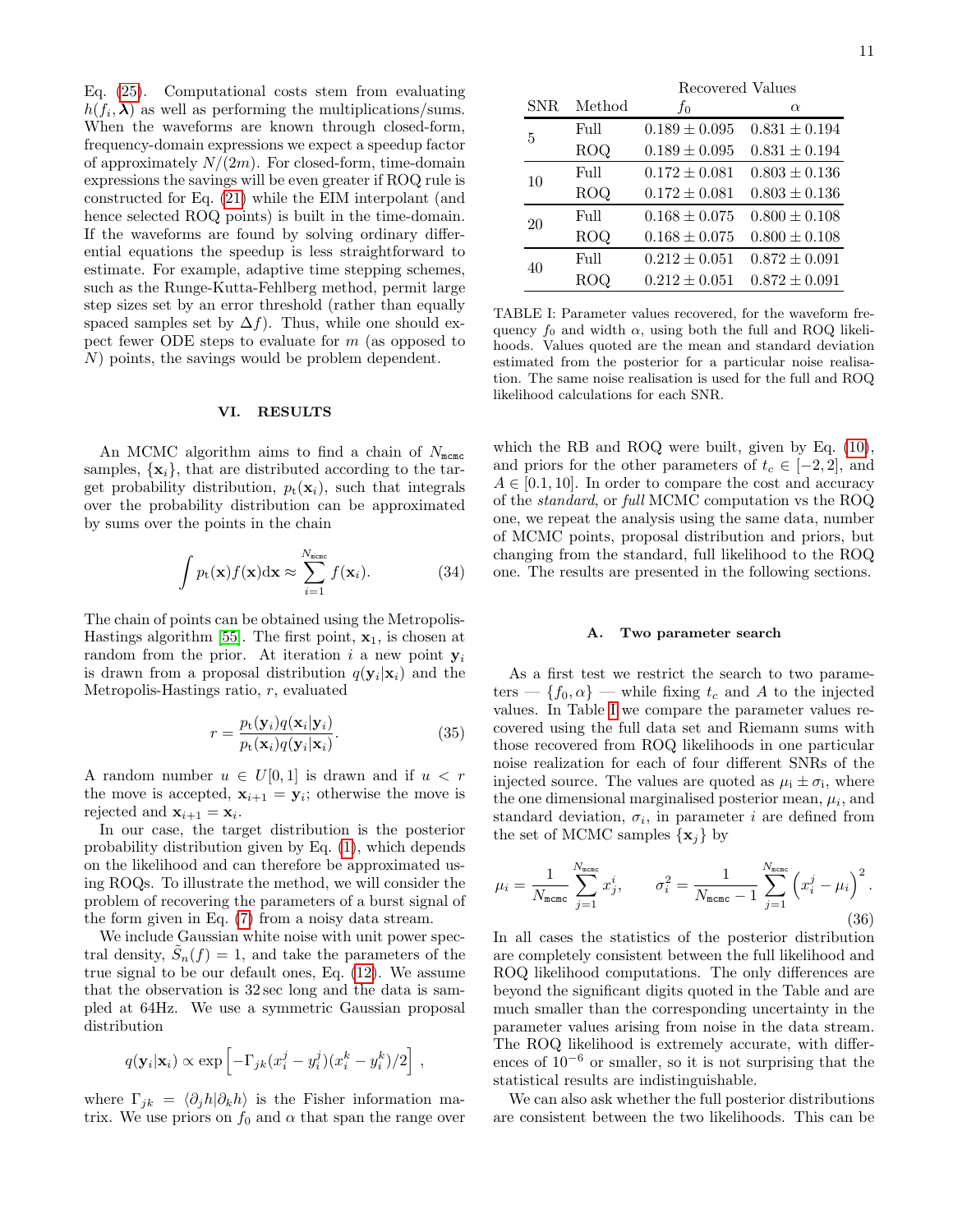achieved by using a Kolmogorov-Smirnov (KS) test [\[48\]](#page-16-31) to compare the 1D and 2D marginalised posteriors obtained using the two different likelihoods. Figure [9](#page-11-0) shows the 1D marginalised posteriors for  $f_0$  and  $\alpha$  computed using the two likelihoods. These are indistinguishable by eye and, more precisely, the p-value of the KS test that

the distributions agree are 1.0 (full and ROQ likelihood evaluations agree to within 11 digits) for both  $f_0$  and  $\alpha$ , so there is no evidence of any difference in the recovered posteriors. Again, this is to be expected because of the high accuracy of the ROQ likelihood.



<span id="page-11-0"></span>FIG. 9: Marginalised cumulative probability distributions for  $f_0$  (left panel) and  $\alpha$  (right panel) for a true source with SNR  $\rho = 5$ . Each panel contains two curves which lie on top of each other, one computed using the Full likelihood and one using the ROQ likelihood. A KS test confirms that the two distributions are the same with probability 1.0 (full and ROQ likelihood evaluations agree to within 11 digits).

### <span id="page-11-1"></span>B. Four parameter search

We now consider a search over the full four dimensional parameter space  $\{f_0, \alpha, t_c, A\}$ . The 1D and 2D marginalised posteriors for a typical noise realisation computed using both the full and ROQ likelihoods are shown in Fig. [10,](#page-12-0) while Table [II](#page-12-1) lists the posterior means and standard deviations found in a particular noise realisation using both techniques for a variety of SNRs of the true source. As in the two parameter case, we find that the statistics derived from the posterior distributions (e.g., the mean, standard deviation, quantiles,

etc.) are completely consistent between the full and ROQ likelihoods and, more precisely, p-values of the marginalized distributions are  $\sim 0.25 - 0.75$  for 10<sup>3</sup> point MCMC chains. The KS statistic, which measures the maximum difference in the full and ROQ cumulative probability distributions, computed from the marginalized posteriors were  $\sim 10^{-2}$ . As described in Sec. [V C](#page-7-0) these small differences stem from applying an ROQ rule built for  $t_c = 0$ to non-zero values of  $t_c$  (see Fig. [8\)](#page-9-1). While the resulting errors are smaller than the typical width of the posterior, if higher accuracy is desired the alternative approaches discussed in Section. [V C](#page-7-0) can be used.

Having established the equivalence of the results for the full and ROQ likelihoods, we can now compare the run time. The ROQ likelihood has a higher initial cost, since the data-specific weights [\(24\)](#page-7-2) have to be computed prior to beginning the MCMC. In general this startup cost is a tiny fraction of the total run time of the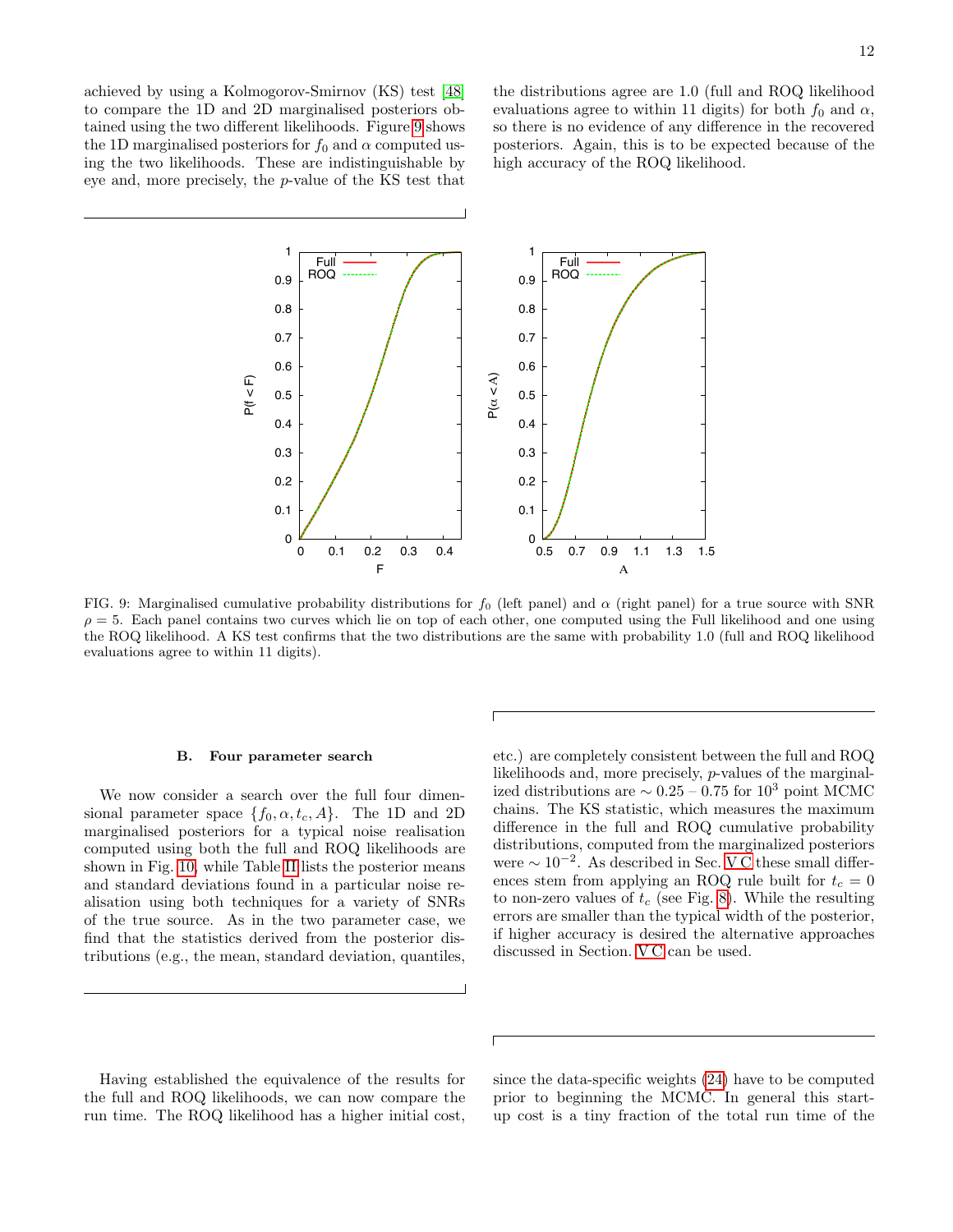

<span id="page-12-0"></span>FIG. 10: PDFs obtained for an injected source with SNR  $\rho = 10$ , employing standard and ROQ MCMC computations in a four-parameter space, namely A,  $t_c$ ,  $f_0$  and  $\alpha$ . The figures qualitatively show the agreement between the two techniques, see Sec. [VI B](#page-11-1) for more details.

|    |            | Recovered values  |                   |                   |                   |  |
|----|------------|-------------------|-------------------|-------------------|-------------------|--|
|    | SNR Method | $f_{0}$           | $\alpha$          | $t_c$             | A                 |  |
| 5  | Full       | $0.217 \pm 0.069$ | $0.896 \pm 0.194$ | $0.068 \pm 0.104$ | $1.704 \pm 0.379$ |  |
|    | ROQ        | $0.217 \pm 0.068$ | $0.897 \pm 0.196$ | $0.069 \pm 0.104$ | $1.702 \pm 0.375$ |  |
| 10 | Full       | $0.212 \pm 0.048$ | $0.875 \pm 0.132$ | $0.084 \pm 0.053$ | $2.362 \pm 0.278$ |  |
|    | <b>ROQ</b> | $0.209 \pm 0.050$ | $0.866 \pm 0.132$ | $0.085 \pm 0.052$ | $2.387 \pm 0.287$ |  |
| 20 | Full       | $0.225 \pm 0.029$ | $0.891 \pm 0.093$ | $0.092 \pm 0.028$ | $2.944 \pm 0.176$ |  |
|    | <b>ROQ</b> | $0.224 \pm 0.029$ | $0.892 \pm 0.093$ | $0.093 \pm 0.028$ | $2.944 \pm 0.177$ |  |
| 40 | Full       | $0.248 \pm 0.009$ | $0.981 \pm 0.041$ | $0.097 \pm 0.016$ | $3.471 \pm 0.157$ |  |
|    | ROQ.       | $0.248 \pm 0.009$ | $0.981 \pm 0.042$ | $0.097 \pm 0.016$ | $3.471 \pm 0.157$ |  |

<span id="page-12-1"></span>TABLE [I](#page-10-1)I: As Table I but for searches over the full set of four parameters: waveform frequency  $f_0$  and width  $\alpha$ , coalescence time  $t_c$  and amplitude A. The parameter values are recovered using the full and ROQ likelihoods. Values quoted are the mean and standard deviation estimated from the posterior for a particular noise realisation. The same noise realisation is used for the full and ROQ likelihood calculations for each SNR

MCMC algorithm[\[59\]](#page-17-2). For the burst waveforms used in this paper, the total time taken to compute the weights is ∼ 10ms, which is comparable with ∼ 85 MCMC chains using the full likelihood. By comparison a resolved MCMC simulation, for example the one leading to table [II,](#page-12-1) requires  $\sim 5 \times 10^5$  MCMC chains. Evidently, for this problem, the start-up time is a negligible fraction 0.01% of overall cost for a resolved MCMC simulation using the full likelihood. In light of the scalings described in Sec. [V E](#page-9-2) we expect negligible start-up costs whenever  $m < N/2$ .

In Fig. [11](#page-13-0) we show the time taken to run the MCMC search, i.e., after the initial set-up time, using the full and ROQ likelihoods. As we can see the ROQ is two orders of magnitude faster that the full likelihood computation. Figure [12](#page-13-1) shows the ratio of the runtimes for the ROQ and full searches. The speed-up is seen to be  $\sim$  25, which is expected in light of the scalings given in Sec. [V E.](#page-9-2)

The cost of the MCMC search grows linearly with the number of MCMC points, as we would expect, since the run-time is determined primarily by the cost of likelihood evaluations. The speed-up from using the ROQ is, in this case, a factor of  $\sim$  25. This factor will of course be prob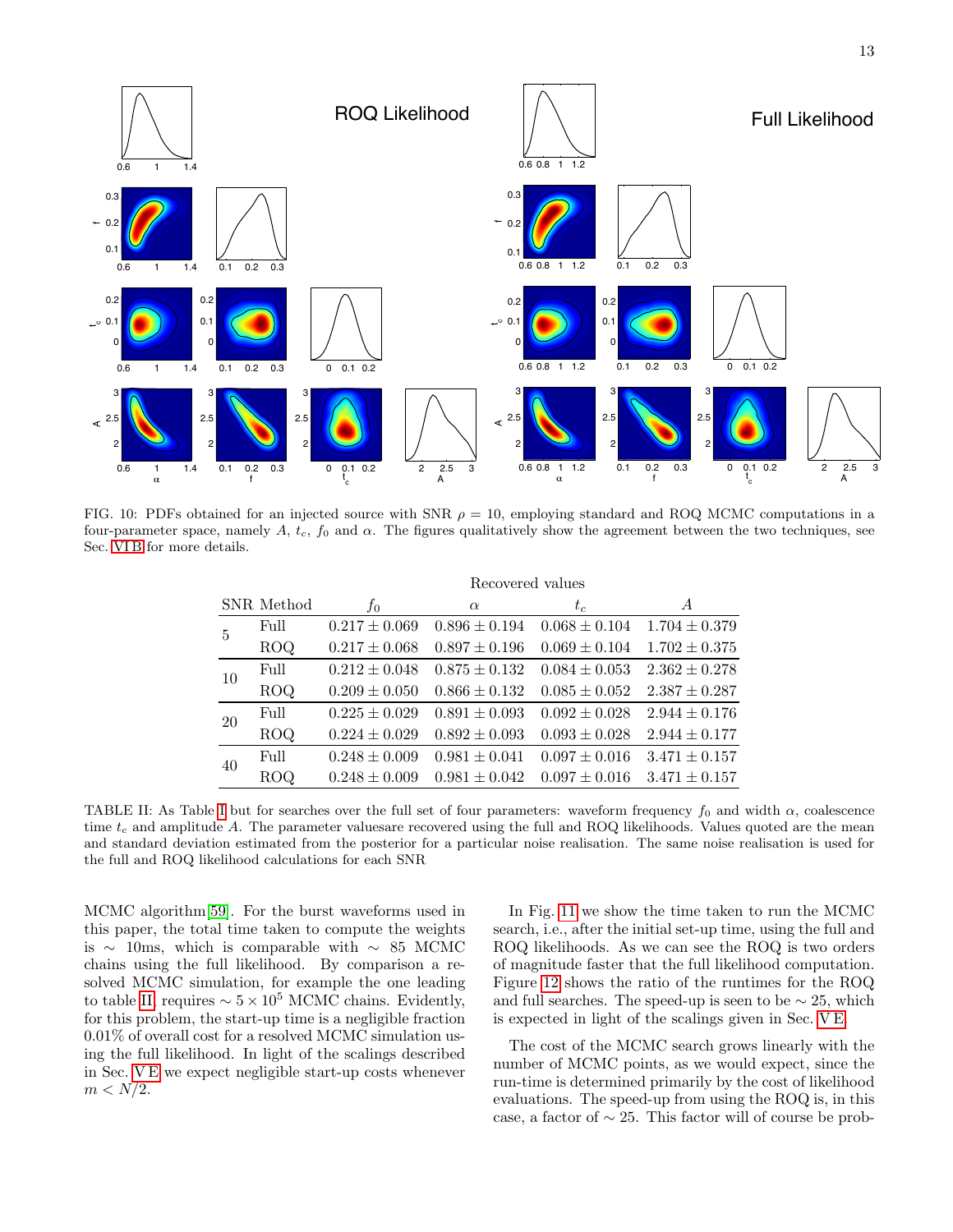lem and implementation-dependent, but it is roughly the ratio between the total number of frequency samples  $N/2$ and the number of ROQ subsamples m. This ratio will depend on various aspects of the problem — the sampling cadence, total observation time, the allowed range for the parameters, and the waveform model itself. For example, if we know in advance the frequency and duration of the burst then carefully choosing a sampling rate and observation time just large enough for the source used in this paper reduces the speed-up to  $\sim$  10. Such tuning of the cadence and observation time is effectively a compression of the likelihood, and is very effective for a simple model of this type. The fact that even after such tuning the ROQ rule can show a significant speed-up illustrates the power of the method. In other problems, speed-up factors of 10–100 are typical and factors of 1000 are possible, but these have to be computed on a case by case basis and will be reported elsewhere. An investigation of the speed-ups for inspiral waveforms is currently underway.



<span id="page-13-0"></span>FIG. 11: Runtime as a function of MCMC chains for  $N_{\text{memc}} =$ 10<sup>6</sup> samples. The red (dotted) line shows the timing for standard MCMC computations and the blue (dashed) line the timing for the ROQ computations.

### VII. SUMMARY

In this paper we have proposed using a modification of the Reduced Order Quadratures (ROQ) of Ref. [\[22\]](#page-16-11) for fast, accurate evaluations of the correlation between a given data stream and a family of gravitational waveforms. The modification is designed for Markov chain Monte Carlo (MCMC) parameter estimation studies and as such, it is adapted to a particular stream of (noisy) data. The resulting speed-up is not at the expense of reduced accuracy but, instead, Reduced Order Modeling is used to build application and data-specific quadratures



<span id="page-13-1"></span>FIG. 12: Time ratio (speed-up) of MCMC simulations using a standard quadrature rule and the ROQ one. The figure shows the mean of the speed-up obtained by performing simulations with different seed values for the MCMC. See the Sec. [VI B](#page-11-1) for details.

The ROQ rule requires an offline computation to build a waveform basis and identify a distribution of sparse data samples. This application-specific information can be stored to file and reused for any stream of data. Then, for a given data set we compute data-specific weights using Eq. [\(24\)](#page-7-2); the overall cost of this computation is negligible. Fast and accurate compressed likelihood computations are then performed with Eq. [\(25\)](#page-7-4), which can be implemented within existing MCMC codes in a nonintrusive manner.

For the particular application considered here as an illustration of the concept, models of burst gravitational waves, we have found speedups of  $\sim \times 25$ , depending on settings such as the central frequency of the wave, the damping factor, observation period, and sampling rate. These speedups are expected to increase with the complexity and fidelity of the model.

In Ref. [\[42\]](#page-16-27) it was found that the number of Reduced Basis waveforms needed to represent the space of inspiral waveforms in the post-Newtonian stationary phase approximation barely increases when (non-precessing) spins are taken into account. Since ROQ by design uses the same number of nodal points as the number of basis functions needed to represent the space of waveforms within a given accuracy, the approach holds the promise of beating the curse of dimensionality. There is also evidence that the case of precessing binaries is amenable to dimensional reduction [\[56\]](#page-17-3).

# VIII. ACKNOWLEDGMENTS

This work was supported in part by NSF Grants PHY1208861 and PHY1005632 to the University of Maryland. PC's work is supported by a Marie Curie Intra-European Fellowship within the 7th European Community Framework Programme (PIEF-GA-2011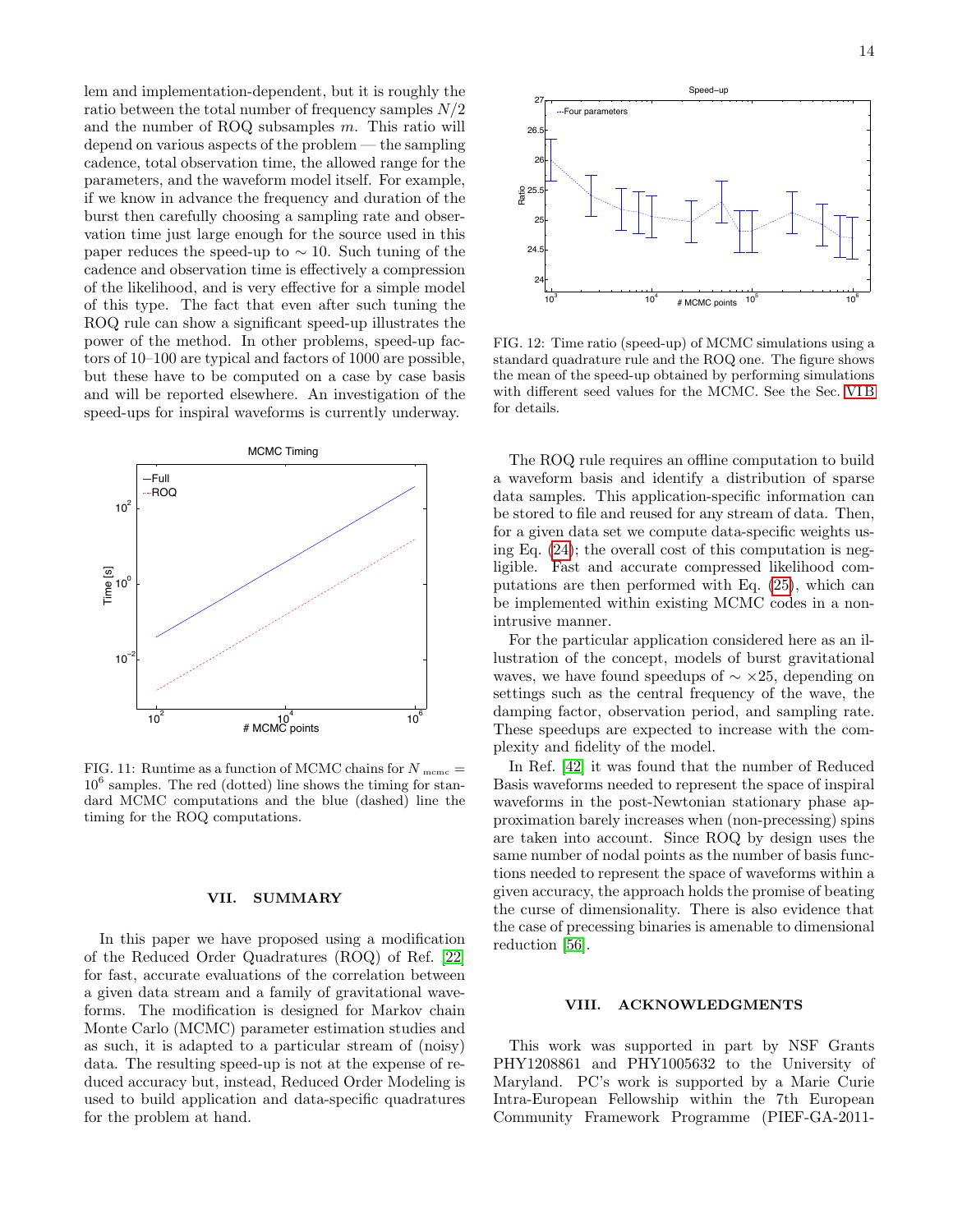299190), and thanks the University of Maryland for hospitality while part of this work was completed. SEF acknowledges support from the Joint Space Science Institute. JG's work is supported by the Royal Society. MT thanks the National Institute for Theoretical Physics (NiTheP) at Stellenbosch University, South Africa, where part of this work was done, for its hospitality. We thank Chad Galley and Jason Kaye for helpful discussions and comments on the manuscript. We also thank Harbir Antil, Collin Capano, Philip Graff, Frank Herrmann, Tyson Littenberg, Ilya Mandel, Evan Ochsner, Ricardo Nochetto and Rory Smith for helpful and insightful discussions.

### <span id="page-14-0"></span>Appendix A: Reduced Basis

In its simplest form, such as when the waveforms are inexpensive to compute, the greedy algorithm for building a RBs has as input a set of parameter values

$$
\mathcal{T} := {\mathbf{\{\lambda_i\}}_{i=1}^M} \tag{A1}
$$

usually called training points, and associated waveforms  ${h(\cdot; \lambda_i)}_{i=1}^M$ , usually called the *training set*.

Part of the output is a hierarchical set of parameter values  $\{\lambda_1, \lambda_2, \cdots, \lambda_m\} \subseteq \mathcal{T}$  (with  $m \leq M$ , and  $m < M$ or even  $m \ll M$  if the problem is amenable to dimensional reduction) called the greedy points, and associated waveforms, which constitute the RBs,

RB := 
$$
\{e_1(\cdot) := h(\cdot, \lambda_1), \cdots, e_m(\cdot) := h(\cdot, \lambda_m)\}\.
$$
 (A2)

The RB serves as a representation of the waveforms in the training set and, if the latter is dense enough, of the whole continuum. The optimal representation by a basis is known to be the orthogonal projection  $\mathcal{P}_m$  onto its span. This result is a standard linear algebra one, independent of Reduced Basis or Reduced Order Modeling. That is, the approximation

<span id="page-14-3"></span>
$$
h(\cdot; \lambda) \approx \sum_{i=1}^{m} c_i(\lambda) e_i(\cdot)
$$
 (A3)

minimizes the error,

$$
\left\| h(\cdot; \boldsymbol{\lambda}) - \sum_{i=1}^m c_i(\boldsymbol{\lambda}) e_i(\cdot) \right\|^2,
$$

when the coefficients  $c_i$  are chosen such that

$$
\left\langle h(\cdot; \boldsymbol{\lambda}) - \sum_{i=1}^{m} c_i(\boldsymbol{\lambda}) e_i(\cdot) \middle| e_j(\cdot) \right\rangle = 0 \quad \forall \quad e_j \in \text{RB}.
$$
\n(A4)

The solution to [\(A4\)](#page-14-2) is

<span id="page-14-1"></span>
$$
c_i(\lambda) = \sum_{j=1}^m (G^{-1})_{ij} \langle h(\cdot; \lambda) | e_j(\cdot) \rangle, \qquad (A5)
$$

where  $G^{-1}$  is the inverse of the *Grammian* or *Gram ma*trix G, with entries

$$
G_{ij} := \langle e_i | e_j \rangle \, .
$$

If the basis is orthonormal, this matrix is the identity and one recovers the familiar expression

<span id="page-14-4"></span>
$$
h \approx \sum_{i=1}^{m} \langle h | e_i \rangle e_i \, .
$$

In general the RB waveforms selected by the greedy algorithm will not be orthonormal. Then at each greedy iteration one can use a Gram-Schmidt (GS) procedure to orthonormalize the RB or, equivalently, simply invert the Gram matrix. In either case, for any given basis, the optimal approximation of the form [\(A3\)](#page-14-3) is given by

$$
h(\cdot;\boldsymbol{\lambda}) \approx \mathcal{P}_m h(\cdot;\boldsymbol{\lambda}) := \sum_{i=1}^m c_i(\boldsymbol{\lambda}) e_i(\cdot), \qquad (A6)
$$

<span id="page-14-5"></span>with the coefficients  $c_i$  given by Eq. [\(A5\)](#page-14-1). Notice that since the approximant [\(A6\)](#page-14-4) is defined in a completely geometric way, as the orthogonal projection onto the span of the RB elements, it is independent of whether a GS procedure is carried out or not. The RB [\(A2\)](#page-14-5), at the same time, is composed of a set of the "most relevant" physical waveforms.

The precise algorithm to choose the greedy points is described in Alg. [1.](#page-15-2) Given an arbitrary user-defined tolerance error  $\epsilon$ , the algorithm stops when the approximation [\(A6\)](#page-14-4) meets the tolerance,

$$
||h(\cdot;\boldsymbol{\lambda})-\mathcal{P}_m h(\cdot;\boldsymbol{\lambda})||^2\leq \epsilon \quad \forall \ \boldsymbol{\lambda}\in\mathcal{T}.
$$

<span id="page-14-2"></span>In all expressions the scalar product  $\langle \cdot | \cdot \rangle$  and its associated norm might be weighted. In the context of GW physics a natural choice is that one given by Eq. [\(4\)](#page-1-1), but any other choice is possible.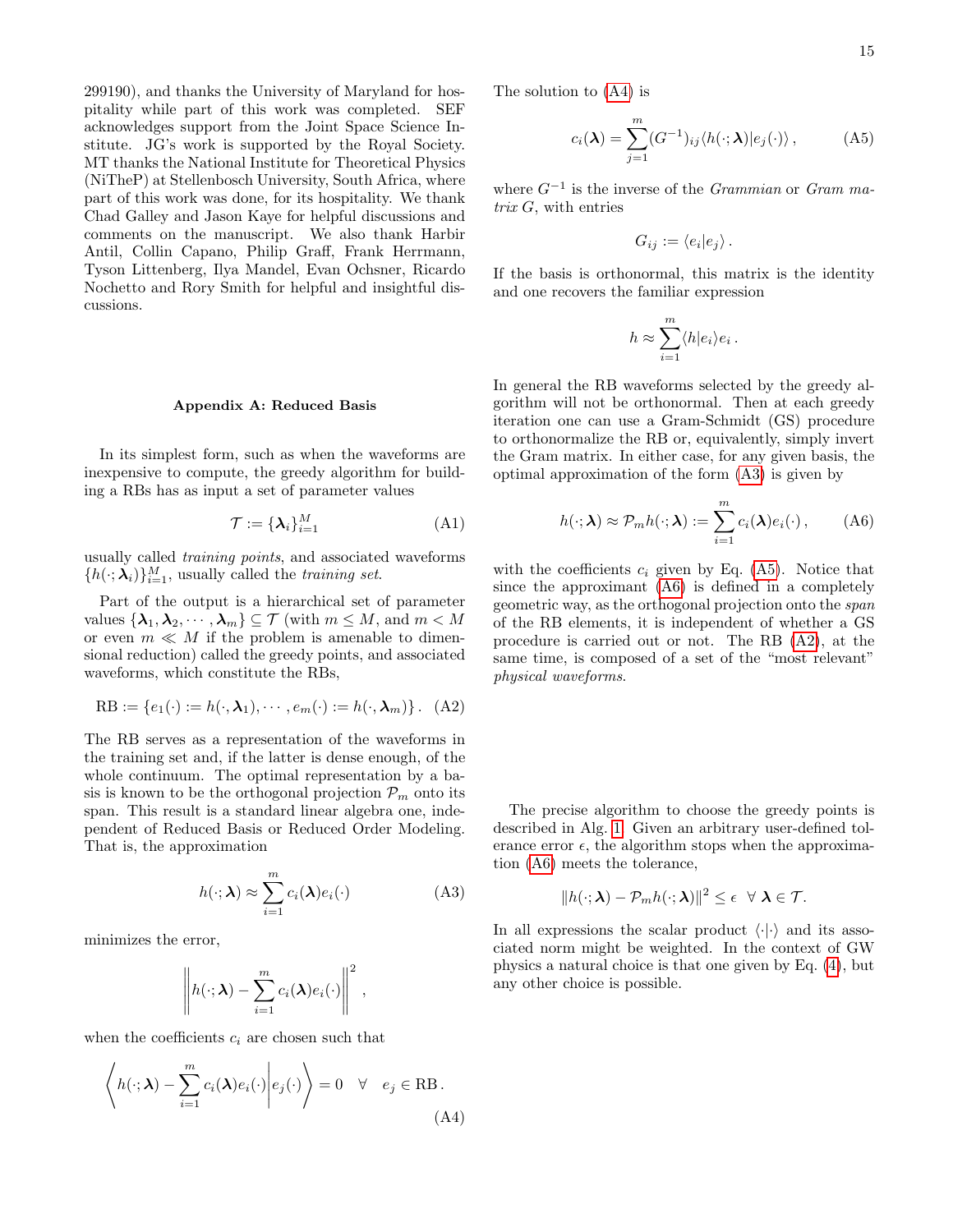# <span id="page-15-2"></span>Algorithm 1 Brief description of the Greedy Algorithm 1:  $\textbf{Input: } \{\boldsymbol{\lambda}_i\,, h(\cdot;\boldsymbol{\lambda}_i)\}_{i=1}^M, \, \epsilon$ 2: Seed choice (arbitrary):  $\lambda_1$ 3: RB =  $\{h(\cdot; \boldsymbol{\lambda}_1)\}\$ 4:  $i = 1$  and  $\sigma_1 = 1$ 5: while  $\sigma_i \geq \epsilon$  do 6:  $i = i + 1$ 7:  $\sigma_i = \max_{\boldsymbol{\lambda} \in \mathcal{T}} ||h(\cdot; \boldsymbol{\lambda}) - \mathcal{P}_{(i-1)} h(\cdot; \boldsymbol{\lambda})||^2$ 8:  $\lambda_i = \operatorname{argmax}_{\boldsymbol{\lambda} \in \mathcal{T}} ||h(\cdot; \boldsymbol{\lambda}) - \mathcal{P}_{(i-1)} h(\cdot; \boldsymbol{\lambda})||^2$ 9: RB = RB  $\cup h(\cdot, \lambda_i)$ 10: end while

11: Output: RB and greedy points

### <span id="page-15-0"></span>Appendix B: The Empirical Interpolation Method

The EIM approach is very different, in goals and scope, to any variation of standard polynomial interpolation, which was described for completeness in Sec. [IV A.](#page-4-8) The goal of EIM is to deal with parametrized problems characterized by non-polynomial bases. The set of EIM points is nested and hierarchical, as one would want when solving differential equations, and easily handles unstructured meshes in several dimensions.

Consider a basis  ${e_i(x)}_{i=1}^m$  whose span accurately approximates the functions  $h(x; \lambda)$ . For definiteness we will denote by x the physical dimension(s) and  $\lambda$  the parametrization of these functions. For example, if h is a GW then x could denote time or frequency, and  $\lambda$  the intrinsic or extrinsic parameters of the system. Let  ${x_i}_{i=1}^N$ denote a set of  $N$  points and define the corresponding  $N$ vector  $\vec{x} = (x_1, x_2, \dots, x_N)^T$ . Discrete objects arise from evaluating continuous functions at  $\vec{x}$ . For example, defining  $h_i(\boldsymbol{\lambda}) = h(x_i; \boldsymbol{\lambda})$ , the GW N-vector is  $\vec{h}(\boldsymbol{\lambda}) = h(\vec{x}; \boldsymbol{\lambda})$ . Similarly,  $\vec{e}_i = e_i(\vec{x})$  denotes the  $i^{th}$  basis function evaluated at  $\vec{x}$ .

Given an input of m evaluated basis functions  $\{\vec{e}_i\}_{i=1}^m$ the output of the EIM algorithm is a set of  $m$  EIM points

$$
\{X_i\}_{i=1}^m \subset \{x_i\}_{i=1}^N
$$
 (B1)

selected as a subset of  $\{x_i\}_{i=1}^N$ . If a function  $h(x; \lambda)$  is known at the EIM points  $\{X_i\}_{i=1}^m$ , the EIM interpolant can predict with high accuracy the function at any other value of  ${x_i}_{i=1}^N$ . It is an interpolant in the usual sense, meaning that it agrees with the interpolated function at the interpolation points,

$$
\mathcal{I}_m[h](X_i,\boldsymbol{\lambda})=h(X_i,\boldsymbol{\lambda}) \text{ for } i=1,\ldots,m.
$$

The EIM interpolant is given by Eq. [\(19\)](#page-4-7), while the selection of the EIM points is described in Algorithm [2.](#page-15-1) To assist with the description of the EIM algorithm we define the j-term empirical interpolant built from the first j basis functions and points

$$
\mathcal{I}_j[h](x;\boldsymbol{\lambda}) := \sum_{i=1}^j c_i(\boldsymbol{\lambda})e_i(x), \qquad (B2)
$$

where the  $c_i$  coefficients are solutions to the j-point interpolation problem

$$
\mathcal{I}_j[h](X_k; \lambda) = h(X_k; \lambda), \qquad \forall \, k = 1, \dots, j. \tag{B3}
$$

Algorithm 2 Selection of EIM Points

- <span id="page-15-1"></span>1: **Input:** Evaluated basis  $\{\vec{e}_i\}_{i=1}^m$  and points  $\{x\}_{i=1}^N$
- 2:  $i = \text{argmax}|\vec{e}_1|$  Comment: here argmax takes a vector and returns the index of its largest entry.
- 3: Set  $X_1 = x_i$
- 4: for  $j = 2 \rightarrow m$  do
- 5: Find  $\mathcal{I}_{i-1}[e_i](\vec{x})$
- 6: Compute the point-wise error  $\vec{r} = \mathcal{I}_{i-1}[e_i](\vec{x}) \vec{e}_i$
- 7:  $i = \text{argmax} |\vec{r}|$
- 8: Set  $X_i = x_i$
- 9: end for
- 10: **Output:** EIM points  $\{X_i\}_{i=1}^m$

Comments

1. In standard polynomial interpolation the interpolant is a linear combination of polynomials and function values, as in Eq. [\(14\)](#page-4-1). In the EIM the interpolant is a linear combination of (in the case of interest for this paper), waveforms and function values in the physical dimen $sion(s)$ , as given more precisely by Eq.  $(16)$ . Parametrization and "physical" dimensions play a dual role.

2. Unlike Gaussian (e.g., Chebyshev) interpolation nodes, EIM nodes are nested and hierarchical. Given a hierarchical basis

$$
\{e_1(x)\} \subset \{e_1(x), e_2(x)\} \subset \ldots \subset \{e_i(x)\}_{i=1}^m
$$

an associated set of EIM points

$$
\{X_1\} \subset \{X_1, X_2\} \subset \ldots \subset \{X_i\}_{i=1}^m
$$

is defined. Each set of  $p$  EIM nodes is included within the set of  $p'$  EIM nodes whenever  $p < p'$  and only depends on the basis of dimension p.

3. The empirical interpolant satisfies

$$
\max_{\boldsymbol{\lambda}} \|h(\cdot;\boldsymbol{\lambda}) - \mathcal{I}_m[h(\cdot;\boldsymbol{\lambda})]\|^2 \leq \Lambda_m^2 \sigma_m,
$$

where  $\sigma_m$  characterizes the representation error of the ba-sis as defined in Eq. [\(6\)](#page-2-2) and  $\Lambda_m$  is a computable Lebesgue constant (see Theorem 2 of Ref. [\[22\]](#page-16-11)). Furthermore, due to the slow growth of  $\Lambda_m$ , often comparable to the best possible scaling [\[27\]](#page-16-16), the interpolant is said to be nearly optimal.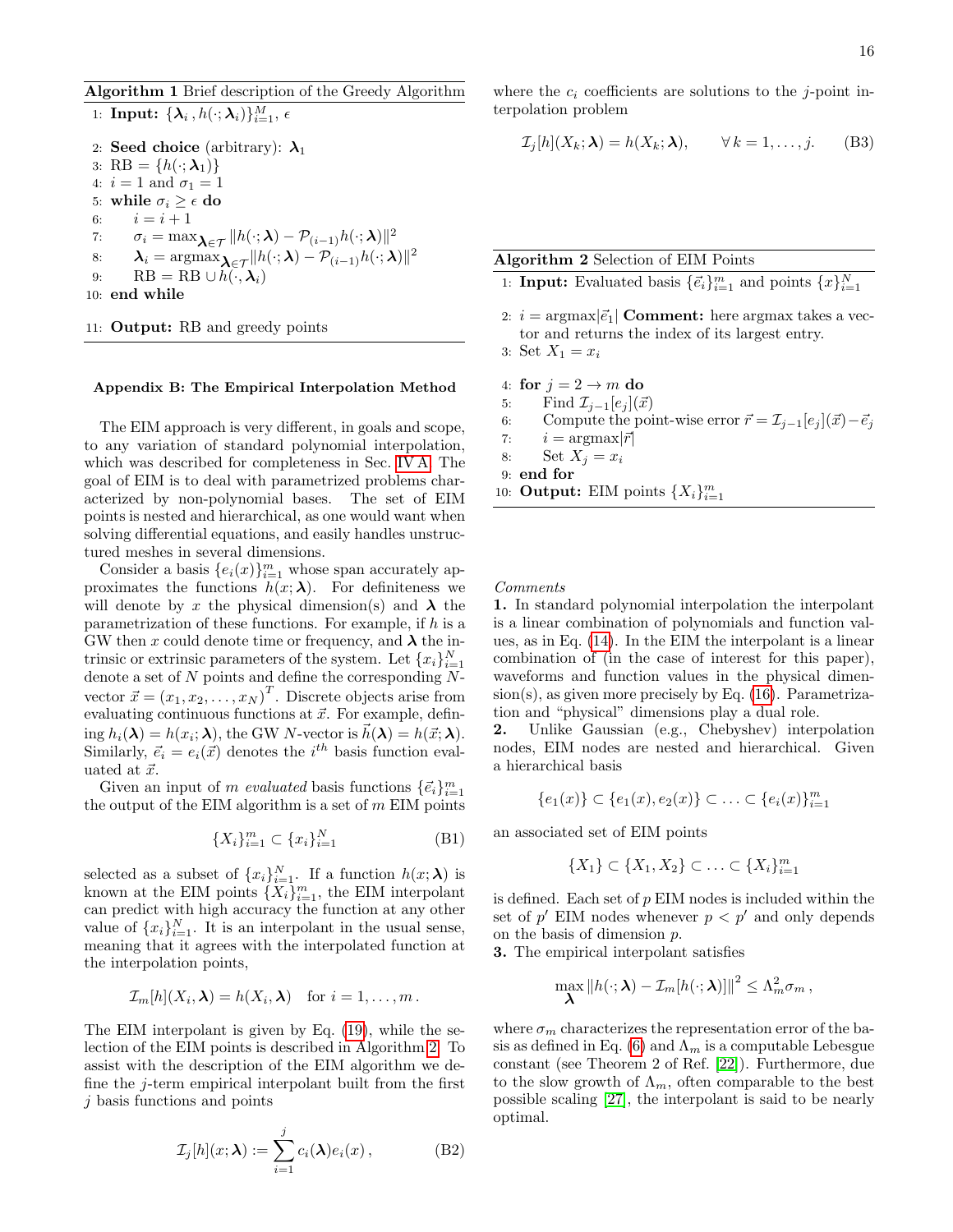- <span id="page-16-0"></span>[1] LIGO - http://www.ligo.caltech.edu/.
- [2] Virgo http://www.virgo.infn.it/.
- [3] GEO600 http://www.geo600.uni-hannover.de/.
- <span id="page-16-1"></span>[4] KAGRA - http://gwcenter.icrr.u-tokyo.ac.jp/en/.
- <span id="page-16-2"></span>[5] LIGO Scientific, J. Abadie et al., Class. Quantum Grav. 27, 173001 (2010), arXiv:1003.2480.
- [6] D. A. Brown, A. Lundgren, and R. O'Shaughnessy, (2012), arXiv:1203.6060.
- [7] P. Ajith, Phys. Rev. **D84**, 084037 (2011), arXiv:1107.1267.
- [8] J. M. Centrella, J. G. Baker, B. J. Kelly, and J. R. van Meter, Ann.Rev.Nucl.Part.Sci. 60, 75 (2010), arXiv:1010.2165.
- [9] A. Buonanno, Y. Chen, Y. Pan, and M. Vallisneri, Phys. Rev. D 70, 104003 (2004).
- [10] A. Buonanno, Y.-b. Chen, and M. Vallisneri, Phys. Rev. D67, 104025 (2003), arXiv:gr-qc/0211087.
- [11] Y. Pan, A. Buonanno, Y. Chen, and M. Vallisneri, Phys. Rev. D 69, 104017 (2004).
- <span id="page-16-3"></span>[12] T. B. Littenberg, J. G. Baker, A. Buonanno, and B. J. Kelly, (2012), arXiv:1210.0893.
- <span id="page-16-4"></span>[13] K. Chatziioannou, N. Yunes, and N. Cornish, (2012), arXiv:1204.2585.
- [14] N. Yunes and F. Pretorius, Phys.Rev. D80, 122003 (2009), arXiv:0909.3328.
- <span id="page-16-5"></span>[15] P. Canizares, J. R. Gair, and C. F. Sopuerta, Phys.Rev. D86, 044010 (2012), arXiv:1205.1253.
- <span id="page-16-6"></span>[16] M. Vallisneri, Phys. Rev. Lett. 107, 191104 (2011), arXiv:1108.1158.
- <span id="page-16-7"></span>[17] S. Mitra, S. V. Dhurandhar, and L. S. Finn, Phys. Rev. D72, 102001 (2005), arXiv:gr-qc/0507011.
- <span id="page-16-10"></span>[18] J. Kaye, The interpolation of gravitational waveforms, thesis, brown university, 2012.
- [19] K. Cannon, J. Emberson, C. Hanna, D. Keppel, and H. Pfeiffer, (2012), arXiv:1211.7095.
- <span id="page-16-8"></span>[20] R. Smith, K. Cannon, C. Hanna, D. Keppel, and I. Mandel, (2012), arXiv:1211.1254.
- <span id="page-16-9"></span>[21] P. Graff, F. Feroz, M. Hobson, and A. Lasenby, Monthly Notices of the Royal Astronomical Society (2012).
- <span id="page-16-11"></span>[22] H. Antil, S. Field, F. Herrmann, R. Nochetto, and M. Tiglio, (2012), arXiv:1210.0577 [cs.NA], Submitted to the Journal of Scientific Computing.
- <span id="page-16-12"></span>[23] B. J. Owen, Phys. Rev. D53, 6749 (1996), arXiv:grqc/9511032.
- <span id="page-16-13"></span>[24] S. Babak, J. R. Gair, and E. K. Porter, Class.Quant.Grav. 26, 135004 (2009), arXiv:0902.4133.
- <span id="page-16-14"></span>[25] B. Allen, W. G. Anderson, P. R. Brady, D. A. Brown, and J. D. Creighton, (2005), arXiv:gr-qc/0509116.
- <span id="page-16-15"></span>[26] M. Barrault, Y. Maday, N. C. Nguyen, and A. T. Patera, Comptes Rendus Mathematique 339, 667 (2004).
- <span id="page-16-16"></span>[27] Y. Maday, N. C. Nguyen, A. T. Patera, and S. H. Pau, Communications on Pure and Applied Analysis 8, 383 (2009).
- <span id="page-16-17"></span>[28] LIGO Scientific Collaboration, Virgo Collaboration, J. Abadie et al., Phys.Rev. D85, 122007 (2012), arXiv:1202.2788.
- <span id="page-16-18"></span>[29] R. Pinnau, Model reduction via proper orthogonal decomposition, in Model Order Reduction: Theory, Research Aspects and Applications, edited by W. H. A.Schilders, H. A. van der Vorst, and J. Rommes, , Mathematics in Industry Vol. 13, pp. 95–109, Springer Berlin

Heidelberg, 2008.

- <span id="page-16-19"></span>[30] G. W. Stewart, SIAM Rev. 35, 551 (1993).
- <span id="page-16-20"></span>[31] Y. Maday, A. T. Patera, and G. Turinici, J. Sci. Comput. 17, 437 (2002).
- [32] K. Veroy, C. Prud'homme, and A. T. Patera, Comptes Rendus Mathematique 337, 619 (2003).
- [33] C. Prud'homme et al., Journal of Fluids Engineering 124, 70 (2002).
- [34] K. Veroy and A. T. Patera, International Journal of Numerical Methods in Fluids 47, 773 (2005).
- [35] A. Patera and G. Rozza, Arch. Comput. Methods Eng. 15, 229 (2008).
- [36] N.-C. Nguyen, G. Rozza, and A. T. Patera, Calcolo 46, 157 (2009).
- [37] Y. Chen, J. S. Hesthaven, Y. Maday, and J. Rodríguez, SIAM J. Sci. Comput. 32, 970 (2010).
- <span id="page-16-21"></span>[38] D. J. Knezevic and J. W. Peterson, Computer Methods in Applied Mechanics and Engineering 200, 1455 (2011).
- <span id="page-16-22"></span>[39] A. Quarteroni, G. Rozza, and A. Manzoni, Journal of Mathematics in Industry 1 (2011).
- <span id="page-16-23"></span>[40] S. E. Field *et al.*, Phys. Rev.Lett. **106**, 221102 (2011), arXiv:1101.3765.
- <span id="page-16-30"></span>[41] S. Caudill, S. E. Field, C. R. Galley, F. Herrmann, and M. Tiglio, Class. Quant. Grav. 29, 095016 (2012), arXiv:1109.5642.
- <span id="page-16-27"></span>[42] S. E. Field, C. R. Galley, and E. Ochsner, Phys. Rev. D 86, 084046 (2012).
- <span id="page-16-24"></span>[43] K. Cannon, C. Hanna, and D. Keppel, Phys.Rev. **D84**, 084003 (2011), arXiv:1101.4939.
- <span id="page-16-25"></span>[44] P. Binev *et al.*, SIAM J. Math. Analysis **43**, 1457 (2011).
- <span id="page-16-26"></span>[45] R. DeVore, G. Petrova, and P. Wojtaszczyk, Arxiv preprint arXiv:1204.2290 (2012).
- <span id="page-16-28"></span>[46] D. Keppel, K. Cannon, M. Frei, and C. Hanna, http://www.gravity.phys.uwm.edu/conferences/gwpaw/posters/kepp
- <span id="page-16-29"></span>[47] K. Cannon et al., Phys. Rev. **D82**, 044025 (2010), arXiv:1005.0012.
- <span id="page-16-31"></span>[48] W. H. Press, B. P. Flannery, S. A. Teukolsky, and W. T. Vetterling, Numerical Recipes, 2nd ed. (Cambridge University Press, New York, 1992).
- <span id="page-16-32"></span>[49] A. Quarteroni, R. Sacco, and F. Saleri, Numerical Mathematics (Springer, Berlin, 2010).
- <span id="page-16-33"></span>[50] S. Chaturantabut and D. C. Sorensen, SIAM Journal on Scientific Computing 32, 2737 (2010).
- [51] S. Chaturantabut and D. Sorensen, Discrete empirical interpolation for nonlinear model reduction, in Decision and Control, 2009 held jointly with the 2009 28th Chinese Control Conference. CDC/CCC 2009. Proceedings of the 48th IEEE Conference on, pp. 4316 –4321, 2009.
- [52] J. L. Eftang and B. Stamm, International Journal for Numerical Methods in Engineering 90, 412 (2012).
- <span id="page-16-34"></span>[53] T. O. Aanonsen, Empirical Interpolation with Application to Reduced Basis Approximations, PhD thesis, Norwegian University of Science and Technology, 2009.
- <span id="page-16-35"></span>[54] S. da Costa Ribeiro, M. Kleinsteuber, A. Möller, and M. Kranz, A compressive sensing scheme of frequency sparse signals for mobile and wearable platforms, in Proceedings of the 13th international conference on Computer Aided Systems Theory - Volume Part II, EU-ROCAST'11, pp. 510–518, Berlin, Heidelberg, 2012, Springer-Verlag.
- <span id="page-16-36"></span>[55] N. Metropolis, A. W. Rosenbluth, M. N. Rosenbluth,